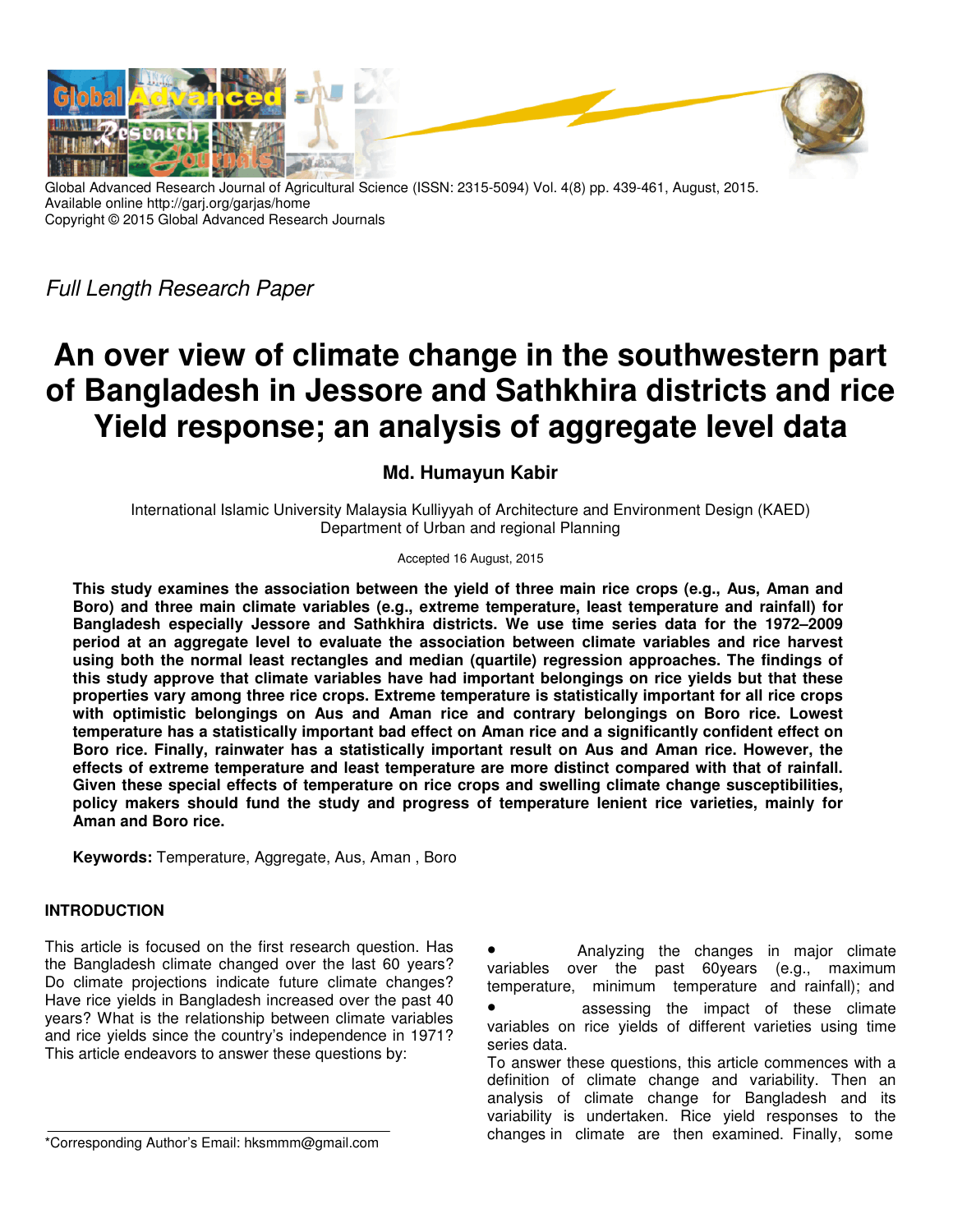concluding comments are presented.

#### **Defining climate change and variability**

Climate change is a prime example of a negative environmental externality (Tol 2009). According to the IPCC (2007), climate change refers to any changes in major climatic variables over a longtime. These changes occur because of either natural variability or human activities. However, according to the Framework Convention on Climate Change,

A change of climate is attributed directly or indirectly to human activities that alter the composition of the global atmosphere (IPCC2007).

Climate change can also be defined as an overall shift in climate conditions such as mean maximum or minimum temperature and average total rainfall in a given region over a long period. Climate variability refers to temporal variation about the mean. Nonetheless, the difference between these two concepts is not absolute, especially as a change in climate per se may induce, ipso facto, a change in variability around a changing mean (Rosenzweig & Hillel 2008). It is noteworthy that the severity and frequency of extreme climate events such as flood, drought and cyclone are on the rise due to climate change (IPCC 2007; Rosenzweig & Hillel 2008).

#### **Present climate of Bangladesh**

Temperature, rainfall, wind speed and solar radiation mainly characterize the climate system of Bangladesh and determine the four seasons (Islam & Neelim 2010). Bangladesh has a tropical monsoon climate with four distinct seasons (Brammer 1999; Brammer 2002):

a) Pre-monsoon (March–May): This is the hot or summer season characterized with high temperatures and evaporation rates, and occasional line squalls (nor' westers) by thunderstorm rainfall, strong wind and occasional hail; tropical cyclones (typhoons) are also liable to affect coastal areas.

b) Monsoon (June–September):This season is the period of high intensity rainfall, humidity and cloudiness.

c) Post-monsoon (October–November): The characteristics of this season include a hot and humid period with decreasing rainfall, but sunny and with heavy dew at night.

d) Dry or winter season (December–February): This season is depicted as the coolest, driest and sunniest period of the year.

Mean annual temperature is almost 25°C everywhere in Bangladesh but ranges between 18°C in winter and 30°C in the pre-monsoon season (Brammer 1999). Mean annual rainfall is lowest in the west (1250–1500mm) and highest in the north, east and south (>2500 mm); and it exceeds 5000

mm in the extreme northeast of Sylhet. However, rainfall is very variable, resulting in severe droughts and floods.

Rashid (1991) divided Bangladesh into seven climatic sub-zones (Figure 4.1). These sub- zones are described briefly:

Southeastern sub-zone: This zone consists of greater Chittagong district and Chittagong Hill Tracts and a coastal strip extending from southwest Sundarban to the south of Comilla. Heavy rainfall and small range of mean temperature are the major climatic characteristics of this region.

Northeastern zone: This zone comprises the greater Sylhet district. The salient climatic features of this region include mild summer temperatures, heavy rainfall and a cloudy cold winter.

Northern part of the north: This zone includes the greater Rangpur district and the northern part of the greater Dinajpur district. In terms of climate, this is an area of extremes: heavy rainfall, hot summer temperatures and cold winters are three major climatic characteristics.

Northwestern zone: This area contains the Dinajpur, Bogra, Pabna and Kushtiadistricts. The main climatic conditions are hot summer temperatures and a moderate rainfall.

Western zone: This is the driest and hottest sub-zone which includes the greater Rajshahi districts and parts of adjacent districts. Very hot summer temperatures and relatively low rainfall are the climatic features of this zone.

Southwestern zone: This zone comprises the Khulna, Jessore, Sathkhira and Faridpur districts with fewer extremes. Climatic characteristics are hot summer temperatures and fairly heavy rainfall. This is the area of interest for the farm level analysis.

South central zone: This is an area of mild summers and fairly heavy rainfall. This zone consists of the Dhaka, Tangail, Mymensingh and Barisal districts.

#### **Methods for discovering variability in climate**

Three statistical methods are employed to examine the variability of climate. First, descriptive statistics such as mean, standard deviation and coefficient of variation (CV) are used. Second, a simple trend model is used to examine the time trend of variability. Third, a more robust technique of analyzing the strength of association, QR, is used to observe changes in climate variables overtime. Variability of a variable over a long period of time is traditionally explained by a linear trend model fitted by an ordinary least squares (OLS) method (Hazell 1982; 1985; Kwasi 1998; Rimi et al. 2009). But this model based on simple linear regression only measures the rate of change in the mean of the distribution of observations, whereas climate variability can include not only changes in the mean state but also changes in the spread of the data distribution over time (Koenker & Bassett 1978; Timofee & Sterin 2009; Trivedi & Cameron 2009). When analyzing the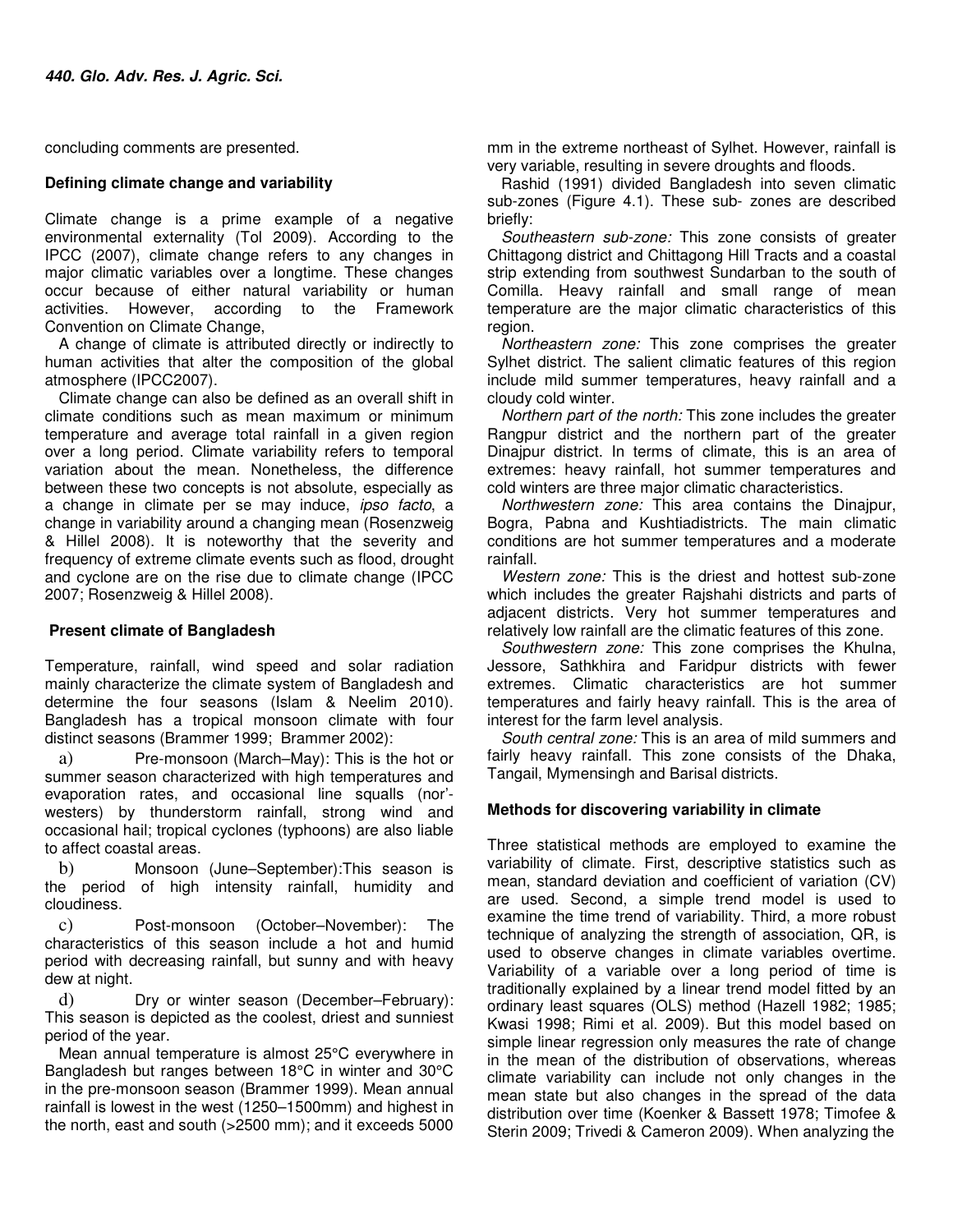

**Figure 1 Climate zones in Bangladesh Source: Rashid (1991),(http://www.banglapedia.org/httpdocs/HT/C\_0288.HTM)** 



 **Figure 2 Moving average of mean annual maximum temperature**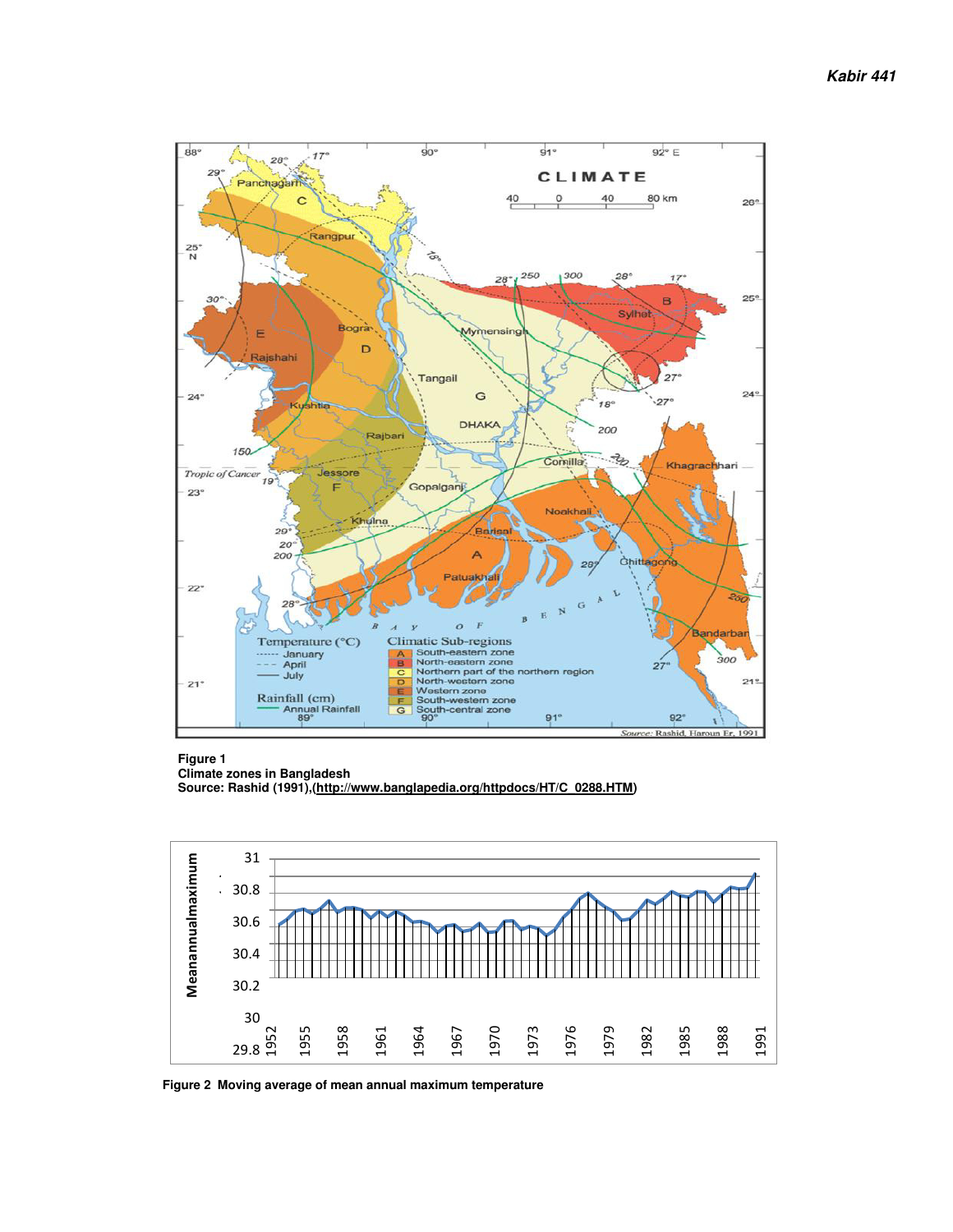| Major climate variable                | <b>Statistical tool</b>            | 1948-1967 | 1968–1987 | 1988-2009 |
|---------------------------------------|------------------------------------|-----------|-----------|-----------|
| Average annual                        | Mean                               | 30.34     | 30.24     | 30.56     |
| maximum temperature( $\textdegree$ C) | <b>Standard Deviation</b>          | 0.23      | 0.25      | 0.31      |
|                                       | Coefficient of Variation(%)        | 0.77      | 0.83      | 1.03      |
| Average annual                        | Mean                               | 20.79     | 21.03     | 21.37     |
| minimum temperature( $\degree$ C)     | <b>Standard Deviation</b>          | 0.23      | 0.23      | 0.25      |
|                                       | Coefficient of Variation(%)        | 1.10      | 1.11      | 1.19      |
| Average annual total                  | Mean                               | 2225.70   | 2367.34   | 2475.66   |
| rainfall (mm)                         | <b>Standard Deviation</b>          | 260.65    | 262.26    | 262.27    |
|                                       | <b>Coefficient of Variation(%)</b> | 11.71     | 11.08     | 10.59     |

 **Table 1 Climate variability in Bangladesh over the 1948–2009period** 

 **Source: calculation based on data collected from BMD (2010) by Sarkar** 

trend of climate series, the QR method can generate information on trends along the whole range of quantile values from 0 to 1 (e.g., at quantiles 0.1,0.25,0.5,0.75and0.9, corresponding to 10%, 25%, 50%, 75% and 90% of the observations respectively) of the distribution of the dependent variable which is more informative than traditional regression techniques such as OLS. This study has therefore principally employed the QR method along with descriptive statistics and the linear trend model. Using this approach and applying it to Bangladesh time series data for the 1948–2009 period, due to greater availability of data, the changing behavior of climate and its variability overtime is briefly examined in the following section.

#### **Empirical results of climate change and variability**

#### **Evidence from the simple statistical methods**

Various simple statistical methods are used to assess climate variability. previous sets out the variability in the three commonly used climate variables (average annual maximum temperature, average annual minimum temperature and average annual total rainfall) using those simple tools. These three variables are constructed from daily data from 32 weather stations throughout Bangladesh. Three time periods are considered to observe the variability overtime.

Table1 indicates significant climate variability. First, the mean for both the average annual maximum temperature and the average annual minimum temperature has increased steadily over the three periods. Absolute variability, measured by standard deviation, also increased over the same period but the relative variability, measured by CV, is higher for the average minimum temperature than the average maximum temperature. Mean for the average annual total rainfall has also risen over the three periods. Though absolute variability in rainfall has increased, the relative variability decreased. All these

provide evidence of a changing climate in Bangladesh over the last 60 years. A better representation of these changes is illustrated in Table 2 which shows the absolute and relative variability of climate variables over time. There seems to be time trend in both absolute and relative measures of variability.

There are considerable time trends in the mean values of all climate variables. Mean values for maximum and minimum temperature and rainfall increase gradually over the period. However, the growth in minimum temperature is higher than that of maximum temperature. Absolute variability also rises throughout the time horizon. Though CV for maximum temperature increases, CV for minimum temperature and rainfall increases initially and then declines with frequent fluctuations indicating variability in climate.

These aspects of variability become clearer if these observations are plotted against time.

In the above figure the variability in mean annual temperature over the period can be located visually. Mean annual temperature, on average, appears to decrease up to 1985, then tends to increase sharply up to 2009 with some variations over the period. However, the overall trend is up war.

The absolute variability in mean maximum temperature for the 1952–2009 period is shown in Figure 2. It shows a rapid increase to 1961 then it decreases quickly to 1967. From 1967 to 2009 it exhibits a steady increase with some fluctuations over the period. All these indicate the variability in the mean maximum temperature.

The relative variability of the mean maximum temperature against time is plotted in that Figure3. One can locate over all similar characteristics in its behavior to those for absolute variability of maximum temperature. However, there is a difference. This relative variability has increased to a higher average value. One can easily observe a sharp increase in the mean minimum temperature. The speed of increase is higher for the 1985– 2009 period compared to the 1952–1984 period. This gives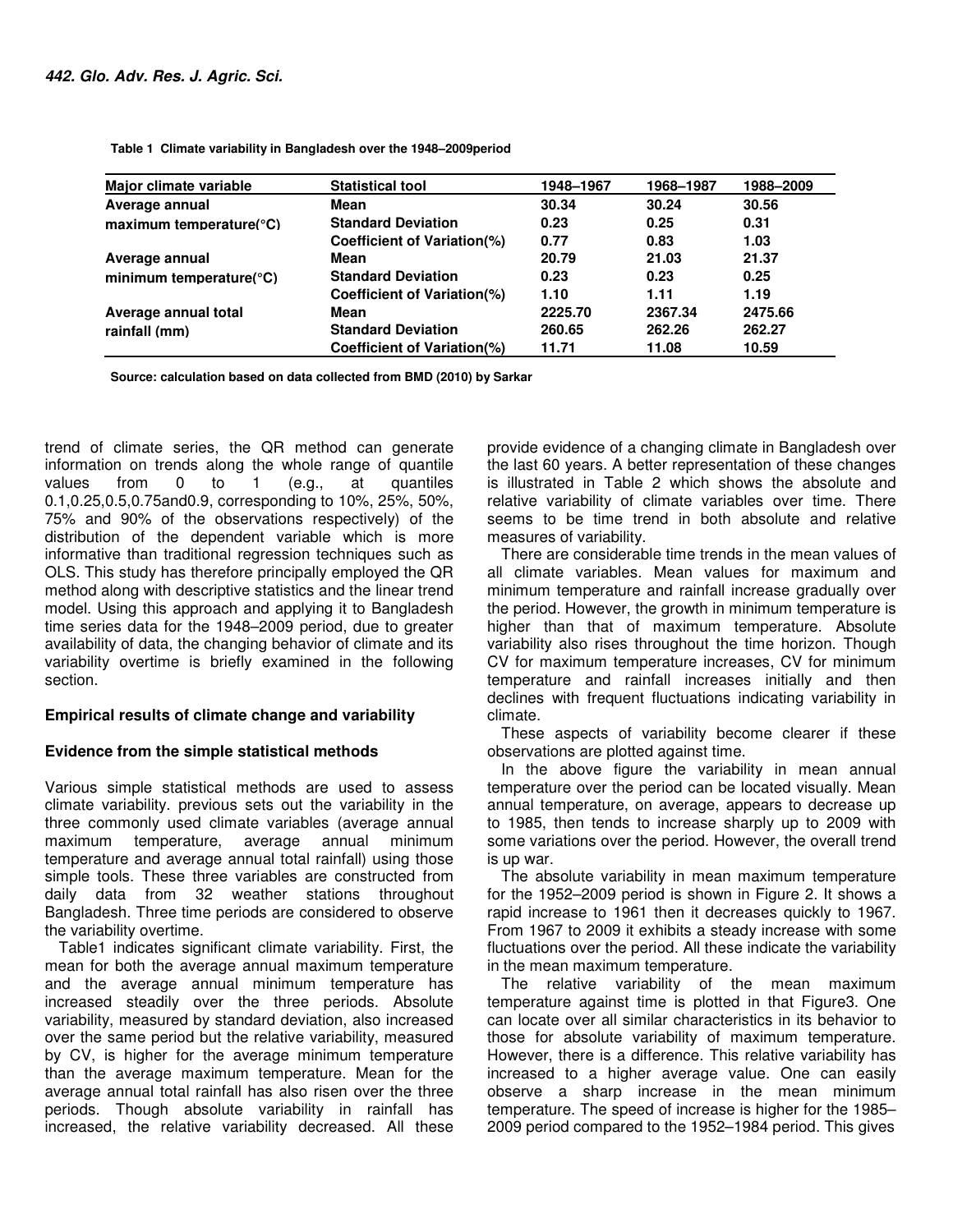| Year | Average<br>temperature |              |       |                |           |        | maximum Average minimum temperature Average rainfall |           |        |
|------|------------------------|--------------|-------|----------------|-----------|--------|------------------------------------------------------|-----------|--------|
|      | Mean                   | SD           | CV(%) | Mean           | <b>SD</b> | CV (%) | <b>Mean</b>                                          | <b>SD</b> | CV (%) |
| 1952 | 30.22                  | 0.13         | 0.45  | 20.69          | 0.14      | 0.67   | 2306.73                                              | 176.63    | 7.66   |
| 1953 | 30.29                  | 0.15         | 0.51  | 20.76          | 0.23      | 1.12   | 2295.61                                              | 170.90    | 7.44   |
| 1954 | 30.39                  | 0.13         | 0.44  | 20.84          | 0.19      | 0.89   | 2254.60                                              | 134.76    | 5.98   |
| 1955 | 30.41                  | 0.11         | 0.37  | 20.86          | 0.16      | 0.74   | 2263.14                                              | 128.30    | 5.67   |
| 1956 | 30.36                  | 0.17         | 0.56  | 20.84          | 0.17      | 0.82   | 2364.28                                              | 146.09    | 6.18   |
| 1957 | 30.42                  | 0.18         | 0.59  | 20.78          | 0.24      | 1.14   | 2210.36                                              | 349.80    | 15.83  |
| 1958 | 30.51                  | 0.29         | 0.94  | 20.81          | 0.30      | 1.42   | 2111.42                                              | 371.49    | 17.59  |
| 1959 | 30.37                  | 0.40<br>0.42 | 1.32  | 20.77<br>20.79 | 0.29      | 1.40   | 2209.79                                              | 477.42    | 21.60  |
| 1960 | 30.42                  |              | 1.38  |                | 0.29      | 1.39   | 2188.69                                              | 480.24    | 21.94  |
| 1961 | 30.43                  | 0.42         | 1.37  | 20.82          | 0.28      | 1.36   | 2087.69                                              | 425.85    | 20.40  |
| 1962 | 30.40                  | 0.41         | 1.35  | 20.81          | 0.30      | 1.44   | 2148.61                                              | 362.94    | 16.89  |
| 1963 | 30.30                  | 0.30         | 0.99  | 20.68          | 0.16      | 0.78   | 2227.69                                              | 322.52    | 14.48  |
| 1964 | 30.39                  | 0.18         | 0.60  | 20.76          | 0.26      | 1.25   | 2159.43                                              | 185.48    | 8.59   |
| 1965 | 30.32                  | 0.12         | 0.39  | 20.75          | 0.26      | 1.24   | 2204.44                                              | 193.12    | 8.76   |
| 1966 | 30.38                  | 0.09         | 0.29  | 20.82          | 0.31      | 1.51   | 2207.09                                              | 191.08    | 8.66   |
| 1967 | 30.33                  | 0.12         | 0.39  | 20.88          | 0.24      | 1.17   | 2237.10                                              | 146.01    | 6.53   |
| 1968 | 30.25                  | 0.17         | 0.55  | 20.91          | 0.21      | 1.01   | 2241.70                                              | 146.71    | 6.54   |
| 1969 | 30.26                  | 0.17         | 0.57  | 20.86          | 0.17      | 0.82   | 2237.05                                              | 139.40    | 6.23   |
| 1970 | 30.23                  | 0.18         | 0.61  | 20.94          | 0.20      | 0.98   | 2244.50                                              | 145.81    | 6.50   |
| 1971 | 30.13                  | 0.15         | 0.50  | 20.86          | 0.18      | 0.86   | 2292.62                                              | 121.43    | 5.30   |
| 1972 | 30.21                  | 0.25         | 0.83  | 20.86          | 0.18      | 0.87   | 2228.90                                              | 258.05    | 11.58  |
| 1973 | 30.22                  | 0.24         | 0.80  | 20.93          | 0.22      | 1.07   | 2274.04                                              | 285.09    | 12.54  |
| 1974 | 30.15                  | 0.25         | 0.82  | 20.92          | 0.23      | 1.09   | 2309.72                                              | 315.52    | 13.66  |
| 1975 | 30.16                  | 0.25         | 0.82  | 20.88          | 0.19      | 0.92   | 2263.12                                              | 323.81    | 14.31  |
| 1976 | 30.24                  | 0.23         | 0.78  | 20.94          | 0.18      | 0.87   | 2274.34                                              | 327.86    | 14.42  |
| 1977 | 30.13                  | 0.15         | 0.51  | 21.00          | 0.13      | 0.60   | 2431.08                                              | 187.24    | 7.70   |
| 1978 | 30.14                  | 0.15         | 0.50  | 20.93          | 0.10      | 0.49   | 2415.91                                              | 183.87    | 7.61   |
| 1979 | 30.27                  | 0.21         | 0.71  | 21.07          | 0.25      | 1.20   | 2277.44                                              | 266.06    | 11.68  |
| 1980 | 30.27                  | 0.21         | 0.71  | 21.15          | 0.28      | 1.31   | 2267.79                                              | 273.75    | 12.07  |
| 1981 | 30.16                  | 0.28         | 0.91  | 21.15          | 0.28      | 1.33   | 2295.24                                              | 295.22    | 12.86  |
| 1982 | 30.21                  | 0.27         | 0.88  | 21.14          | 0.29      | 1.35   | 2243.81                                              | 257.63    | 11.48  |
| 1983 | 30.18                  | 0.28         | 0.93  | 21.19          | 0.23      | 1.10   | 2326.41                                              | 369.57    | 15.89  |
| 1984 | 30.10                  | 0.17         | 0.56  | 21.04          | 0.23      | 1.09   | 2492.38                                              | 307.82    | 12.35  |
| 1985 | 30.16                  | 0.26         | 0.88  | 21.00          | 0.17      | 0.79   | 2524.67                                              | 257.63    | 10.20  |
| 1986 | 30.31                  | 0.25         | 0.82  | 21.01          | 0.17      | 0.79   | 2495.00                                              | 265.56    | 10.64  |
| 1987 | 30.41                  | 0.30         | 1.00  | 21.10          | 0.26      | 1.24   | 2565.56                                              | 247.92    | 9.66   |
| 1988 | 30.53                  | 0.22         | 0.71  | 21.20          | 0.33      | 1.58   | 2537.99                                              | 216.62    | 8.54   |
| 1989 | 30.60                  | 0.09         | 0.30  | 21.25          | 0.26      | 1.21   | 2417.25                                              | 252.62    | 10.45  |
| 1990 | 30.51                  | 0.24         | 0.79  | 21.28          | 0.26      | 1.20   | 2502.44                                              | 248.70    | 9.94   |
| 1991 | 30.43                  | 0.27         | 0.89  | 21.32          | 0.22      | 1.03   | 2586.33                                              | 267.03    | 10.32  |
| 1992 | 30.38                  | 0.22         | 0.73  | 21.25          | 0.21      | 1.01   | 2435.33                                              | 399.07    | 16.39  |

 **Table 2 Mean values, standard deviation and coefficient of variation**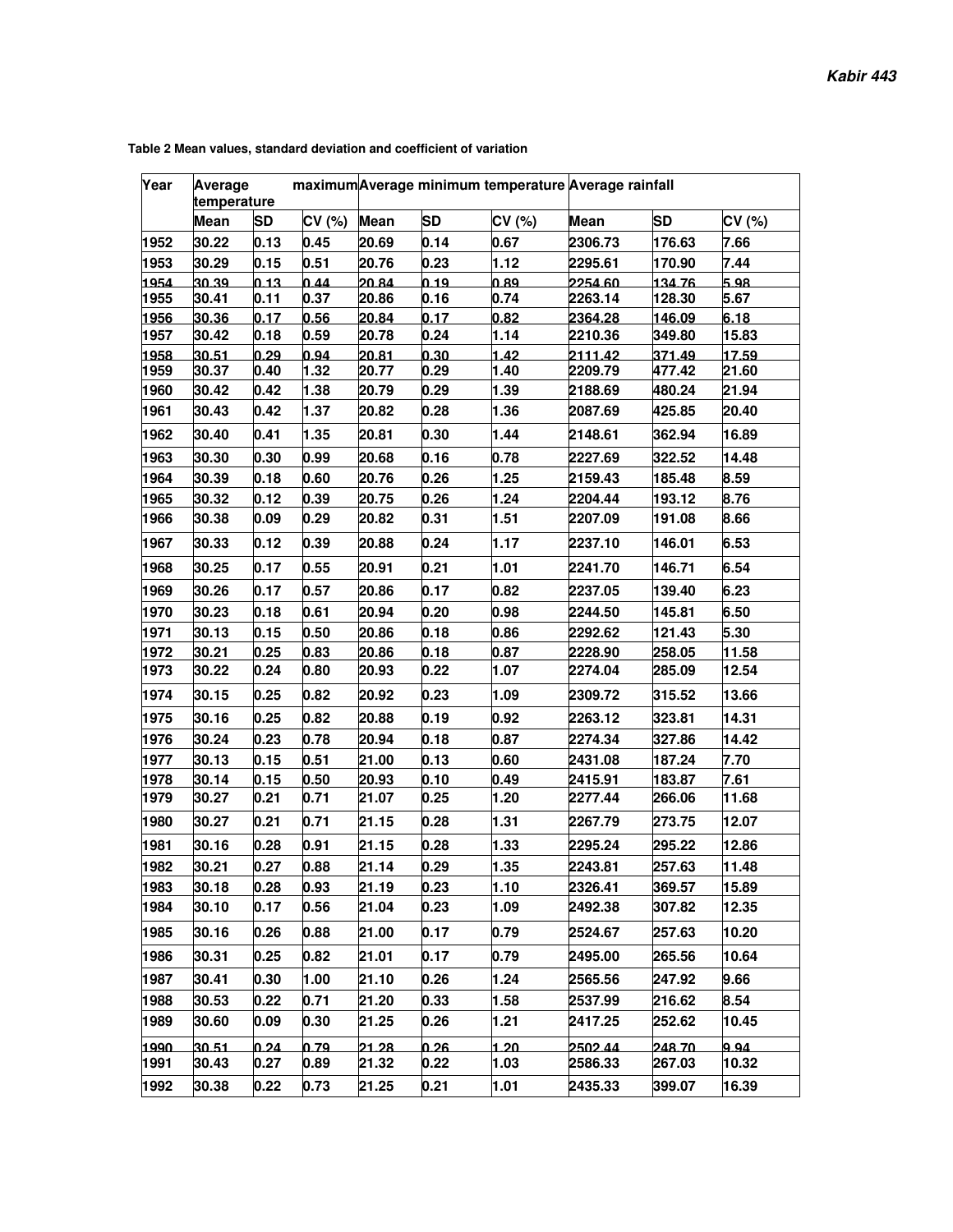**Table 2 Continue** 

| 1993 | 30.28 | 0.18 | 0.60 | 21.14 | 0.14 | 0.67 | 2439.97 | 402.94 | 16.51 |  |
|------|-------|------|------|-------|------|------|---------|--------|-------|--|
| 1994 | 30.29 | 0.21 | 0.69 | 21.17 | 0.12 | 0.56 | 2423.97 | 420.06 | 17.33 |  |
| 1995 | 30.39 | 0.21 | 0.71 | 21.21 | 0.18 | 0.85 | 2378.06 | 399.35 | 16.79 |  |
| 1996 | 30.52 | 0.25 | 0.83 | 21.23 | 0.20 | 0.94 | 2291.17 | 325.19 | 14.19 |  |
| 1997 | 30.47 | 0.29 | 0.94 | 21.18 | 0.26 | 1.24 | 2385.28 | 241.00 | 10.10 |  |
| 1998 | 30.53 | 0.22 | 0.72 | 21.32 | 0.32 | 1.52 | 2398.83 | 265.02 | 11.05 |  |
| 1999 | 30.62 | 0.31 | 1.02 | 21.43 | 0.35 | 1.63 | 2521.06 | 187.70 | 7.45  |  |
| 2000 | 30.57 | 0.34 | 1.10 | 21.38 | 0.36 | 1.66 | 2551.51 | 182.32 | 7.15  |  |
| 2001 | 30.55 | 0.32 | 1.05 | 21.36 | 0.36 | 1.68 | 2580.19 | 154.80 | 6.00  |  |
| 2002 | 30.62 | 0.27 | 0.87 | 21.46 | 0.23 | 1.06 | 2632.57 | 101.35 | 3.85  |  |
| 2003 | 30.61 | 0.27 | 0.89 | 21.39 | 0.18 | 0.86 | 2533.02 | 148.23 | 5.85  |  |
| 2004 | 30.49 | 0.16 | 0.52 | 21.33 | 0.07 | 0.33 | 2549.38 | 167.73 | 6.58  |  |
| 2005 | 30.59 | 0.18 | 0.60 | 21.44 | 0.19 | 0.87 | 2539.01 | 166.47 | 6.56  |  |
| 2006 | 30.67 | 0.32 | 1.04 | 21.54 | 0.21 | 0.97 | 2476.74 | 227.81 | 9.20  |  |
| 2007 | 30.65 | 0.33 | 1.08 | 21.53 | 0.21 | 0.98 | 2512.97 | 269.42 | 10.72 |  |
| 2008 | 30.66 | 0.32 | 1.05 | 21.55 | 0.20 | 0.93 | 2535.84 | 249.56 | 9.84  |  |
| 2009 | 30.84 | 0.40 | 1.29 | 21.60 | 0.19 | 0.87 | 2435.78 | 251.16 | 10.31 |  |
|      |       |      |      |       |      |      |         |        |       |  |

**Sources: Based on data collected from BMD (2010); Notes: Original data series were from 1948 to 2009. Five-yearly moving average is taken to compute mean value series. As a result time period has reduced to 1952–2009. Standard deviations (SD) are based on the corresponding fiveyearly figures. CV = [(SD) /Mean]×100.** 



 **Figure 3 Standard deviation of mean maximum temperature**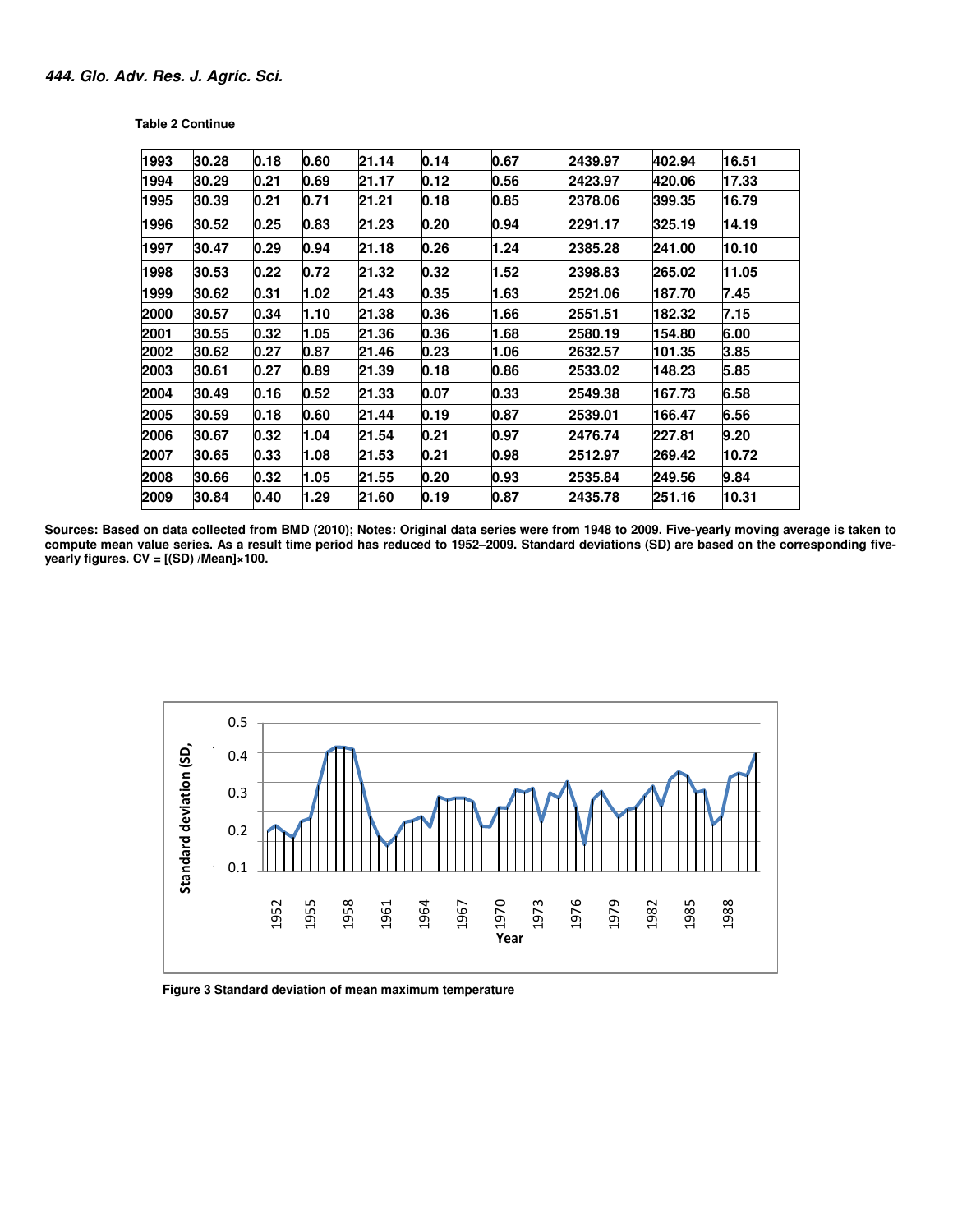

 **Figure 4 Coefficient of variation in mean maximum temperature** 



 **Figure 5 Moving average of mean annual minimum temperature** 

an indication of a steady increase in the mean minimum temperature over the period. Overall time trend, therefore, can be established. Moreover, if this figure is compared with maximum temperature it becomes clear that the rate of increase in the minimum temperature is higher than that of the maximum temperature.

Thebehaviorofabsolutevariabilityintheminimumtemperatu reovertheperiodis depicted in Figure 6. The overall time trend is not significant. However, there are spurts and dips in absolute variability which provide a vivid image of variability in the minimum temperature.

The relative variability in the mean minimum temperature is portrayed in Figure7. It follows a similar pattern to that for absolute variability. However, the relative variability has a

higher average value compared to that for absolute variability.

The mean annual rainfall against time is shown in Figure bellow. This shows a steady increase in the mean annual rainfall over the 1952–2009 period. There is a small but apparent upward trend in the variable for the period. Absolute variability in the mean annual rainfall against time is depicted in Figure 9. From 1955 to 1959 there was a sudden and rapid increase in rainfall variability but it started to decrease rapidly in 1960 and continued to decline to 1964. Since then, the overall absolute variability in rainfall increased until 1994. From 1994 to 2009the average variability of rainfall has declined with a few ups and downs.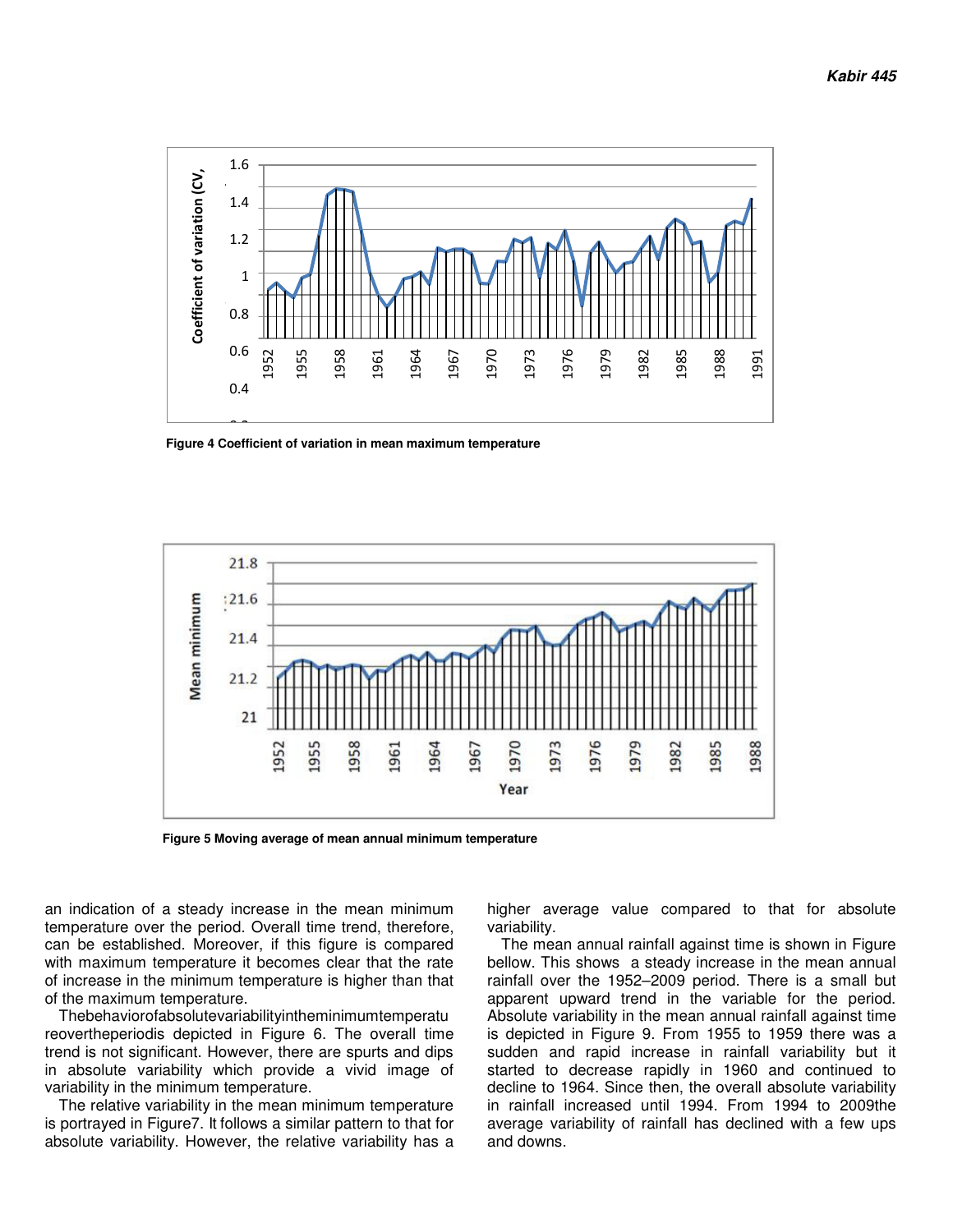

 **Figure 6 Standard deviation of mean minimum temperature** 



 **Figure 7 Co efficient of variation in minimum temperature** 



 **Figure 8 Moving average of mean annual rainfall**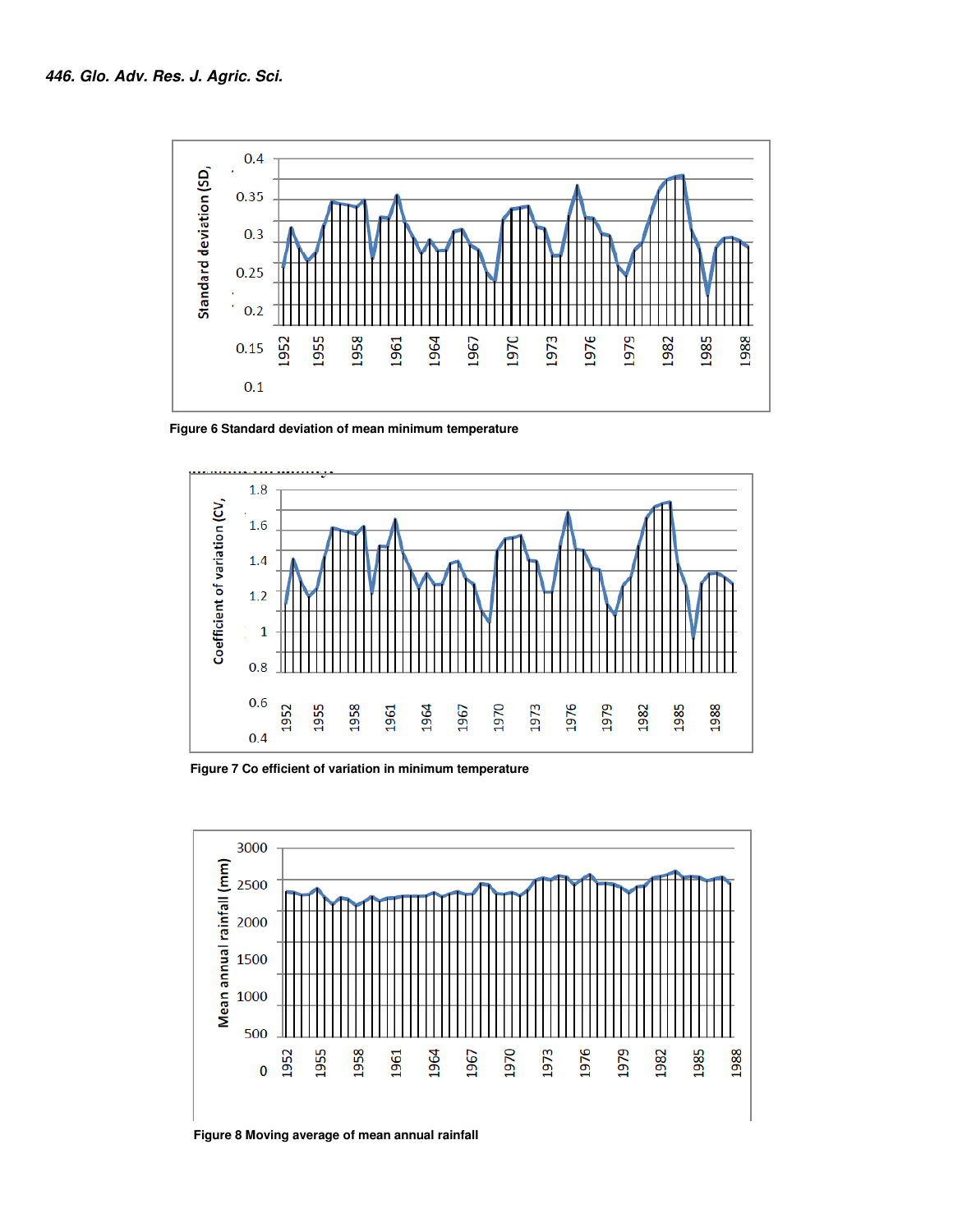

 **Figure 9 Standard deviation of mean annual rainfall** 



 **Figure 10 Coefficient of variation of annual rainfall** 

The relative rainfall variability over the period is depicted in Figure10. The pattern of change in the relative variability is similar to that for absolute variability. No overall trend is seen but a phase specific trend can be located easily.

In terms of the above analyses of absolute and relative variability in climate, there is strong evidence to suggest that there is increased variability in major climate variables over time. A thoughtful observation of the figures reveals different phases of fluctuations in climate which supports the thesis of the existence of overall climate change.

#### **Evidence from trend model**

In order to build the quantitative justification for the change of climate variability, linear regression (linear trend model) for three major aggregate climate variables with time(T) as the explanatory variables are estimated over the whole period. Results are illustrated in Table below where

equation1(a) represents five-yearly moving average (mean),equation 1(b) indicates the standard deviation and equation 1(c) stands for coefficient of variation for maximum temperature and so on for the other climate variables of minimum temperature and annual rainfall, respectively.

Equations 1(a) and 1(b) clearly exhibit a strong time trend in mean and standard deviation of maximum temperature respectively. Both equations are statistically significant with considerable explanatory power. A strong time trend is also found in equation 2(a) in terms of both statistical significance and explanatory power. This equation has three times higher explanatory power than equation1 (a). Equation 2(b) implies no trend in absolute variability. The estimates for this equation are also poor both in terms of  $R^2$  and t-value.

Equations 3 (a) and 3 (b) are analogous to equation  $(1)$ with the statistically significant coefficient and significantly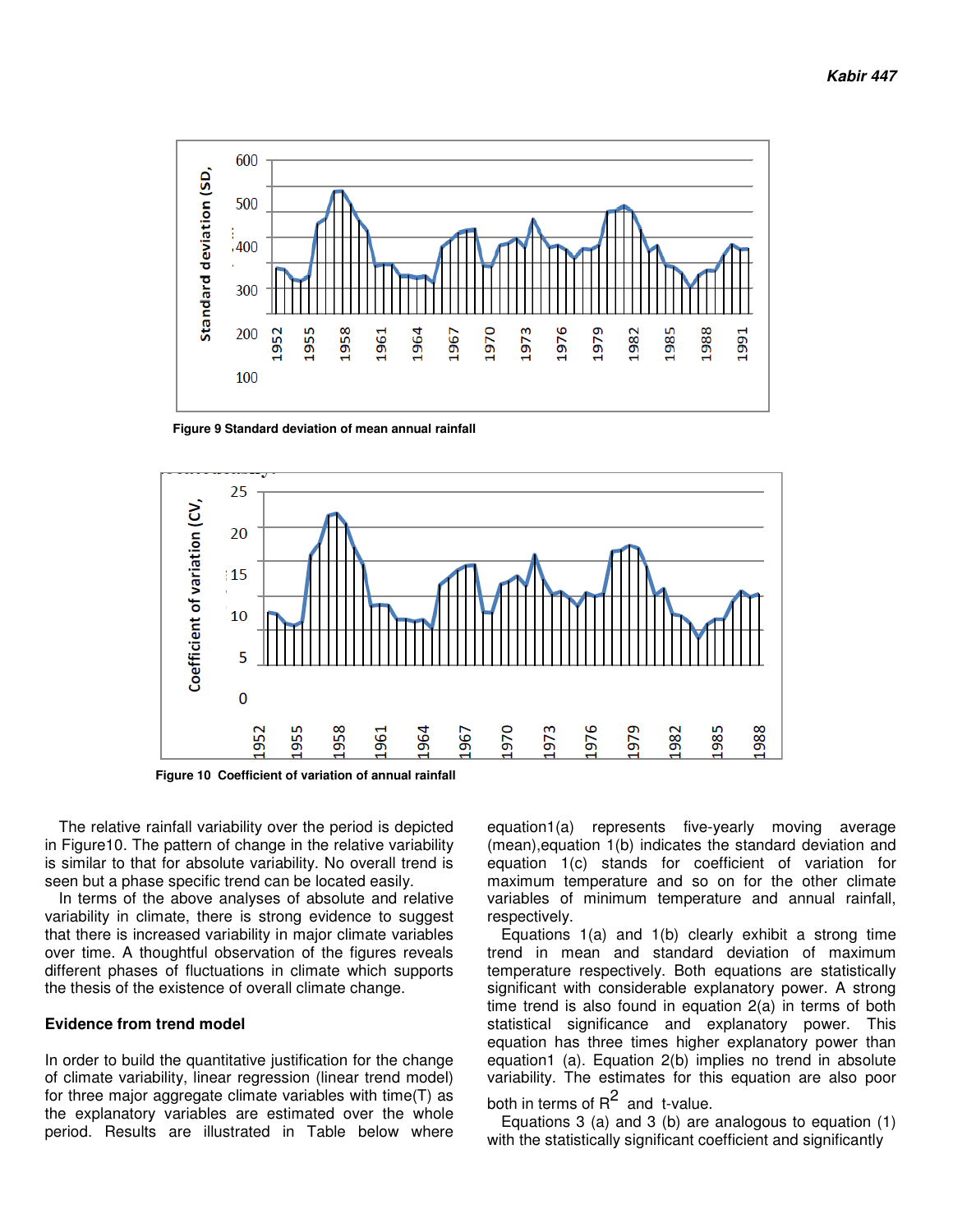| Aggregate<br>climate<br>variables | <b>Dependent</b><br><b>variables</b> | Intercept             | <b>Coefficient</b> | $R^2$  | t-value | <b>P-value</b> | <b>F-value</b> | Prob.<br>ЬF |
|-----------------------------------|--------------------------------------|-----------------------|--------------------|--------|---------|----------------|----------------|-------------|
| <b>Maximum</b>                    | Mean(a)                              | 19.59996              | <b>O OOEAA</b>     | 0.2950 | 4.84    | 0.000          | 23.43          | 0.000       |
| temperature<br>(Equation1)        | Standard<br>deviation(b)             | $-2.35420$            | $***$<br>0.00131   | 0.0701 | 2.05    | 0.045          | 4.22           | 0.044       |
|                                   | <b>Coefficient</b><br>variation(c)   | of-7.43433            | $***$<br>0.00415   | 0.0659 | 1.99    | 0.052          | 3.95           | 0.051       |
| <b>Minimum</b>                    | Mean(a)                              | <b>F7.15653</b>       | 0.0110F            | 0.9028 | 22.81   | 0.000          | 520.31         | 0.000       |
| temperature<br>(Equation2)        | <b>Standard</b><br>deviation(b)      | 0.204865              | $***$<br>0.0000    | 0.0000 | 0.02    | 0.984          | 0.000          | 0.984       |
|                                   | <b>Coefficient</b><br>variation(c)   | of <sub>2.39664</sub> | $***$<br>-0.00067  | 0.0014 | $-0.28$ | 0.780          | 0.08           | 0.780       |
| Annual                            | Mean(a)                              | -2020333              | 105000             | 0.9216 | 25.67   | 0.000          | 658.69         | 0.000       |
| rainfall (total)                  | Standard<br>deviation(b)             | -1467770              | 77.6537            | 0.2611 | 4.45    | 0.000          | 19.79          | 0.000       |
| (Equation3)                       | <b>Coefficient</b><br>variation(c)   | of 171.9669           | $***$<br>$-080805$ | 0.1290 | $-2.88$ | 0.006          | 8.29           | 0.005       |

 **Table 3 Trends in the variability of three major climate variables,1952–2009** 

 **Notes: Superscript \*, \*\* and \*\*\* denote significance levels at 1%, 5% and 10% respectively, and\*\*\*\*denotes not significant.** 

higher  $R^2$ . As a whole, there is a tendency for the mean and standard deviation of climate variables to increase. Therefore, the absolute climate variability appears to have risen to a higher level over the last 60years which provides clear evidence of a changing climate in Bangladesh.

The trend model based on an OLS provides only a partial view of the relationship between variables. A more complete picture using QR method provides information about the relationship between the response and predictor variables at different points in the conditional distribution of the response variable.

Evidence from quantile regression analysis Quantile regression (QR) expands the estimation technique used above (simple linear regression, SLR) to any part or selected quantile of the dependent variable (e.g., climate variable). This can provide a comprehensive analysis of the pattern of climate change (Timofeev & Sterin 2010; Gruza & Ran'kova 2004). The bellow table compares the results of both the SLR and QR models. Following Timofeev and Sterin (2010), QR parameters for 0.01<sup>th</sup>,  $0.05$ <sup>th</sup>,  $0.10$ <sup>th</sup>,  $0.25$ <sup>th</sup>,  $0.50$ <sup>th</sup>,  $0.75$ <sup>th</sup>,  $0.90$ <sup>th</sup>,  $0.95$ <sup>th</sup> and 0.99<sup>th</sup> quantiles are estimated. To compare the results, the bootstrap method with 500 replications was used for the QR. The results are shown in Table 4 where the QR coefficients are seen to vary considerably from the OLS coefficients, even those for median regression. However, QR coefficients are not the same across the selected quantiles; statistically significant differences in trends are observed when quantile values vary from 0.01 to0.99. Trends for maximum temperature are not statistically significant at the lower quantiles (e.g., at 0.01 and 0.05).

However, they are significant at the higher quantiles (e.g., at0.90,

0.95 and 0.99). The explanatory power of the trend model for maximum temperature rises from lower to higher quantiles. However, the trends in minimum temperature are statistically significant throughout the chosen quantiles, whilst the explanatory power of trend is higher in the higher quantiles than those of the lower quantiles. Lastly, trend coefficients of QR for rainfall are clearly different from the OLS coefficients and they are also statistically significant with lower explanatory power in the higher quantiles. Therefore, the QR method provides a more detailed picture of the changing climate at the different points of time. These results are consistent with the studies of Timofeev and Sterin (2010) and Chamaille-Jammes and Murindagomo (2007).

From the above analyses using three different statistical techniques: descriptive statistics, linear trend model and QR, it can be established that there has been a change of climate over the last six decades in Bangladesh. The next sub-section will focus on the future projections of climate change drawn from the literature.

#### **Future climate change projections**

Two types of climate change projection studies are available: projections based on observed data and projections based on climate models.

The annual mean changes in temperatures of 1.0°C,1.4°C and 2.4°C by 2030,2050 and 2100 respectively are estimated in the above table. However, the increase in winter (December- February) temperature is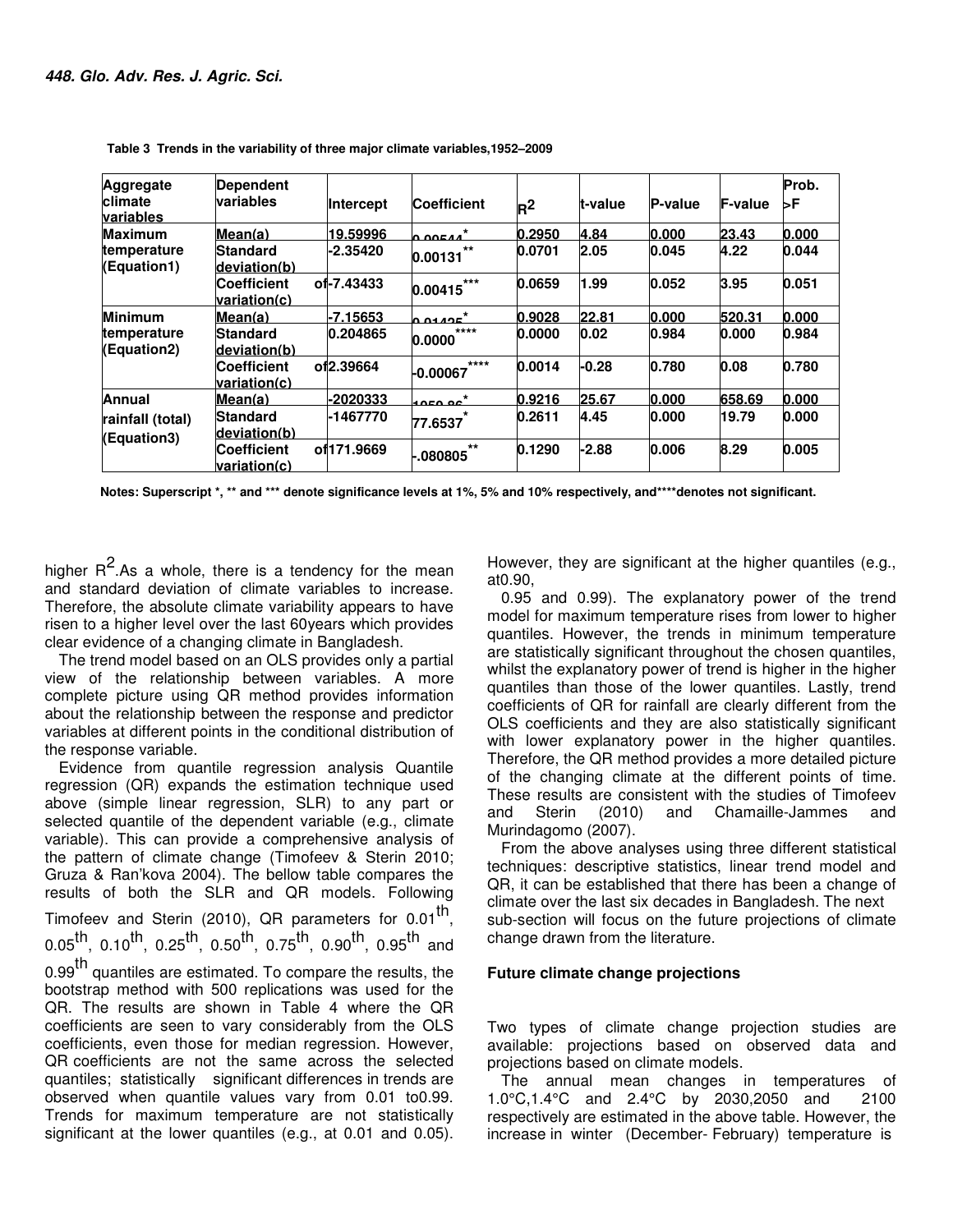| Variable                        | <b>OLS</b>      | <b>QR 01</b>            | <b>IQR 05</b> | <b>IQR 10</b>             | QR 25   | <b>QR 50</b>     | <b>QR 75</b>                        | <b>QR 90</b>      | <b>QR 95</b> | <b>QR 99</b> |
|---------------------------------|-----------------|-------------------------|---------------|---------------------------|---------|------------------|-------------------------------------|-------------------|--------------|--------------|
| Trend<br>maximum.0066196<br>for |                 |                         | .0070858      |                           |         | .003935 I.007483 |                                     | .01075231.0112047 |              | .0078104     |
| temperature                     | (0.001)         | .0012437 (0.120)        |               | (0.050)                   | (0.098) |                  | (0.016)                             | (0.009)           | (0.016)      | (0.057)      |
|                                 | $R^2 = 0.16$    | (0.877)                 | $R^2 = 0.09$  | $R^2 = 0.06$ $R^2 = 0.05$ |         | (0.122)          | $R^2$ =0.08 $R^2$ =0.15 $R^2$ =0.22 |                   |              | $R^2 = 0.26$ |
| Trend<br>for                    | minimum.0144222 |                         |               | .0160999 .0149156         |         | .014301          | 1.01540331.01652381.0125252         |                   |              | .011157      |
| temperature                     | (0.000)         | (0.000)                 | (0.027)       | (0.000)                   | (0.000) | ь                | (0.000)                             | (0.000)           | (0.000)      | (0.000)      |
| Trend for total rainfall        | 1022.77         | 856,2787                | 866.2059      | 863.4118 1014.22          |         | 1070.94          | 1283.929 1373.2                     |                   | 1383.12      | 1575.875     |
|                                 | (0.000)         | (0.000)                 | (0.000)       | (0.000)                   | (0.000) |                  | (0.000)                             | (0.000)           | (0.000)      | (0.000)      |
|                                 | $R^2 = 0.82$    | $R^2$ =0.64 $R^2$ =0.60 |               | $R^2$ =0.60 $R^2$ =0.62   |         | (0.000)          | $R^2$ =0.54 $R^2$ =0.48 $R^2$ =0.45 |                   |              | $R^2 = 0.41$ |
|                                 |                 |                         |               |                           |         | $R^2 = 0.63$     |                                     |                   |              |              |

 **Table 4** Comparing results between OLS and QR estimates at different quantiles

 **Table 5 Future climate scenarios for Bangladesh** 

| Year | Temperature<br>deviation) | (°C)mean(standardRainfall)<br>change<br>deviation) |           |              | change        | (standard<br>(%)mean |               |
|------|---------------------------|----------------------------------------------------|-----------|--------------|---------------|----------------------|---------------|
|      | Annual                    | <b>DJF</b>                                         | JJA       | Annual       | <b>DJF</b>    | JJA                  |               |
| 2030 | 1.0(0.11)                 | 1.0(0.18)                                          | 0.8(0.16) | $+3.8(2.30)$ | $-1.2(12.56)$ |                      | $+4.7(3.17)$  |
| 2050 | 1.4(0.16)                 | 1.6(0.26)                                          | 1.1(0.23) | $+5.6(3.33)$ | $-1.7(18.15)$ |                      | $+6.8(4.58)$  |
| 2100 | 2.4(0.28)                 | 2.7(0.46)                                          | 1.9(0.40) | $+9.7(5.80)$ | $-3.0(31.60)$ |                      | $+11.8(7.97)$ |

**Source: Adopted from Agarwala et al.(2003)** 

**DJF = December, January and February; JJA = June, July and August**

higher than them on soon temperature throughout the projected years. Meanwhile, annual rainfall increases of nearly 4%,6%, and 10% for the same years respectively are observed. The rainfall change in the winter season is negative while it is positive in the monsoon season for all the years under consideration.

Using the General Circulation Model (GCM) for Bangladesh, Ahmed and Alam (1999) reported that there would be an increase of 1.3°C and 2.6°C rise in the temperatures by 2030 and 2075 respectively. They also found a seasonal variation in the temperature of  $+1.4$ °C in the winter and +0.7°C in the monsoon by 2030 while the variations are projected to be 2.1°Cand1.7°C for these seasons respectively by 2075. Rainfall will be reduced to an insignificant rate in 2030 while there will not be any noticeable rainfall in the winter by 2075. Yu et al. (2010) projected a median temperature rise of 1.1°C,1.6°C and 2.6°C and a median annual rainfall increase of 1%, 4% and 7.4% by 2030, 2050and 2080 respectively. This study shows that rainfall is subject to huge inter-annual and intraannual variations. All these scenarios might have severe effects on rice production in Bangladesh. However, the focus of this study is to assess the past effects of climate on rice yields which require an analysis of variability of rice yields.

#### **Detecting variability in rice yields**

A study by Tisdell (1991) confirmed that variability in rice yields had increased over the 1947–1985 period in Bangladesh. This was associated with some natural and political factors, such as droughts, flood and the War of Liberation in 1971. The present study examines the yield variability in Bangladesh using simple statistical tools for the 1972–2009 period. These results are shown for two period in that 38years and are reported in Table.

It is clear from Table that absolute variability for all rice varieties, expressed by standard deviation, has increased in the second time period as compared to the first period. Relative variability has also increased in the second period for all varieties except Aman. If a comparison is made among rice yields, it can be observed that the relative variability was highest for Aman in the first period while the Aus yield exhibits maximum variability in the second period. Overall, this simple analysis has proven that the variability in rice yields has increased over the years. This might be attributed to introduction of high yielding varieties (HYVs), extreme climate events such as floods, droughts and cyclones, extreme temperature and so on. The following section concentrates on how much variability in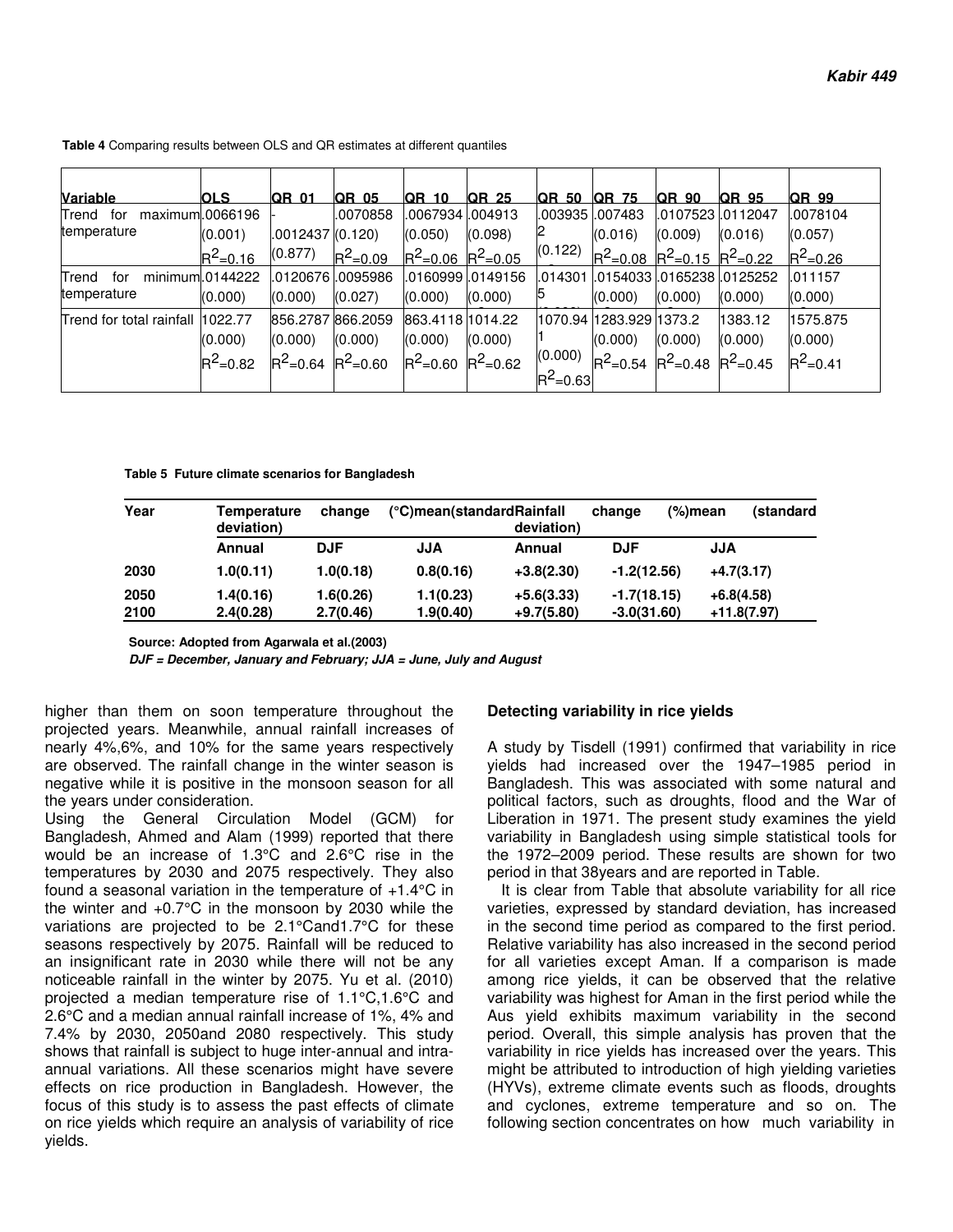| Varieties of rice | <b>Statistical tools</b>    | 1972-1991 | 1992–2009 |
|-------------------|-----------------------------|-----------|-----------|
| <b>Aus</b>        | Mean                        | 395.97    | 552.13    |
|                   | <b>Standard Deviation</b>   | 37.94     | 94.77     |
|                   | Coefficient of Variation(%) | 9.58      | 17.16     |
| <b>Aman</b>       | Mean                        | 519.50    | 723.47    |
|                   | <b>Standard Deviation</b>   | 63.53     | 83.24     |
|                   | Coefficient of Variation(%) | 12.23     | 11.51     |
| <b>Boro</b>       | Mean                        | 897.29    | 1237.51   |
|                   | <b>Standard Deviation</b>   | 99.75     | 174.20    |
|                   | Coefficient of Variation(%) | 11.12     | 14.08     |

#### **Table 6 Variability in rice yields for the 1972–2009period**

 **Table 7 Basic features of climate during three rice growing seasons in Bangladesh** 

| Rice growingseason  | $\textbf{maxt}(\mathcal{C})$ | mint(°C)    | rainfall(mm) |
|---------------------|------------------------------|-------------|--------------|
| Aus(April–August)   | 33.10-31.22                  | 25.55–24.40 | 2218-1317    |
| Aman(July-December) | $31.02 - 29.52$              | 23.19-21.77 | 1903–1020    |
| Boro(December-May)  | 30.76–28.55                  | 16.35–14.96 | 809-212      |

**Source: Crop calendar BMD(2015)** 

Notes:  $max =$  mean maximum temperature,  $min =$  mean minimum temperature

rice yields can be explained by climate variables.

#### **Rice yield responses to climate variables; A brief overview of literature**

There have been some studies on the impact of climate change at the aggregate level in Bangladesh (Ali1996; Ali1999; WB 2000; Mirza 2002; Mirza et al., 2003; Hutton & Haque 2004; Pouliotte et al., 2009). Most of these studies have focused on the livelihoods of people in the southwestern coastal areas of the country which are vulnerable to cyclones, sea level rise, floods and storm surges. Most importantly, previous studies investigated agriculture as a whole, but there is no study on the agro economic impact of climate change on rice production using any aggregate level data. Some simulation studies have been performed to estimate the impact of climate variability on rice productivity in Bangladesh using either the CERES-Rice or DASSAT models (Karim et al., 1996; Mahmood 1998; Mahmood et al., 2003; Basak et al., 2009; Basak et al., 2010). Nonetheless, there is a need for an empirical study to assess the relationship between climatic variables and rice yields using regression models (Almaraz et al., 2008). A few international studies have been carried out (Lobell et al., 2007; Almaraz et al., 2008). However, these studies, using time series data, did not check the stationary properties of:

The data which is a requirement for the time series data analysis of more than 20years (Gujrati 2004; McCarl

et al., 2008).Thus, the high  $R^2$ values found in these studies may be considered to be spurious results. Moreover, the studies did not address the problem of autocorrelation, heteroscedasticity and multicollinearity explicitly. In order to achieve unbiased estimates, these problems need to be taken into consideration (Gujrati2004). The present study will address this gap in the literature. To our knowledge, there is no study on the economic impact of climate variables on rice yields in Bangladesh. Therefore, the objective of this analysis is to verify the relationship between climate variables and rice yields.

Production of different rice varieties in Bangladesh

Three major rice crops (Aus, Aman and Boro) grow in three different seasons. Ausis normally planted in March– April and harvested in June–July. Aman is generally sown in July–August and harvested in November–December. Finally, Boro is planted in December–January and harvested in May–June. To some extent, this rice crop calendar varies from place to place depending on soil texture and elevation of land. These growing seasons practically harmonise with three climatic seasons, namely, the hot summer (March–May), the monsoon (July– October) and the winter (December–February). Table 7 illustrates the fundamental climatic characteristics of the three growing seasons.

Climate always plays a vital role in rice production. According to BRRI (1991), Aus rice needs supplementary irrigation during the initial stage of its growing season while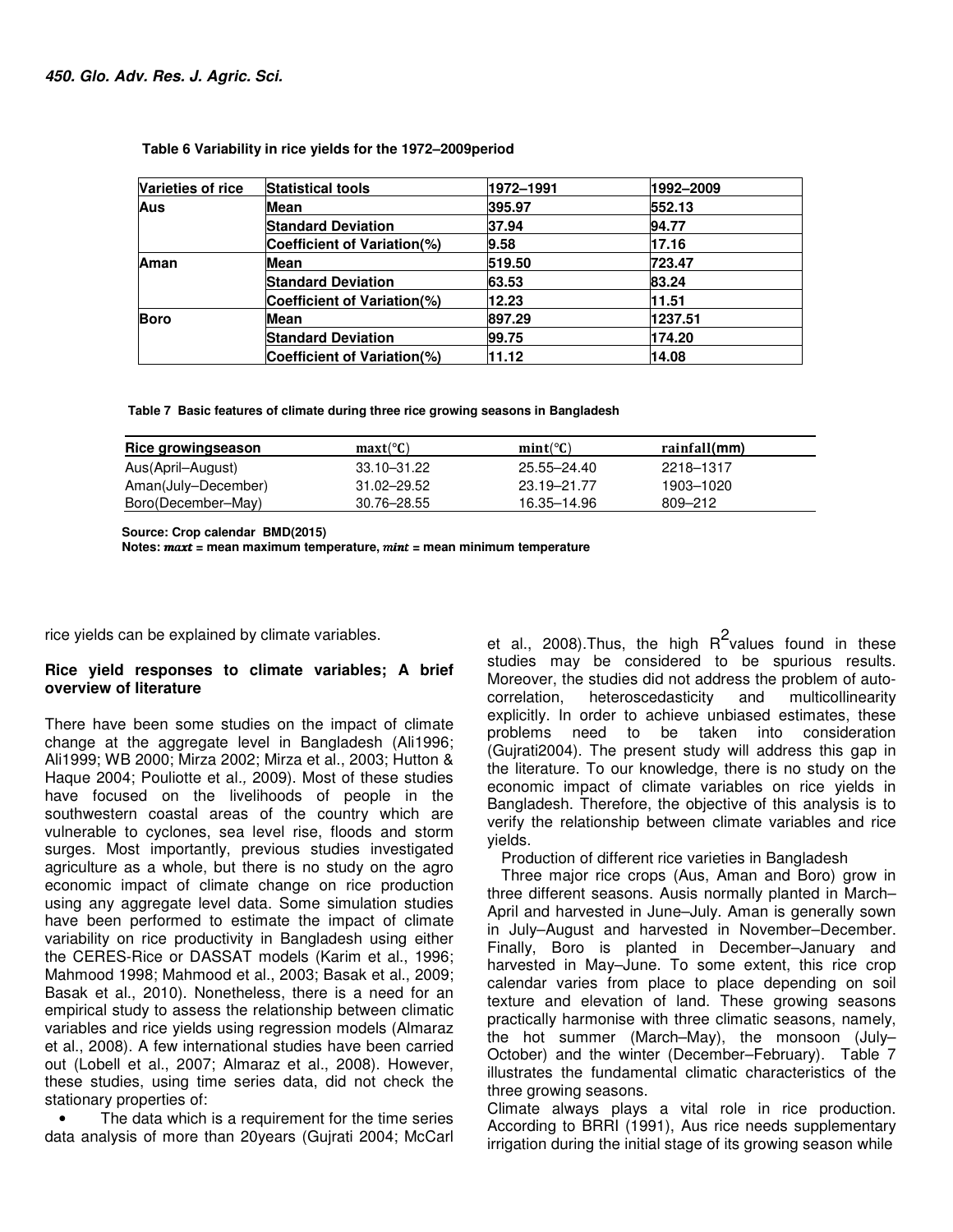|                        | <b>Variables</b> |      |             |         |                                                       |             |         |                                         |             |         |                     |       |  |
|------------------------|------------------|------|-------------|---------|-------------------------------------------------------|-------------|---------|-----------------------------------------|-------------|---------|---------------------|-------|--|
| <b>Statistics</b>      | Yield(kg/acre)   |      |             |         | <b>Maximum</b><br>temperature( $\mathrm{^{\circ}C}$ ) |             |         | Minimum<br>temperature( ${}^{\circ}$ C) |             |         | Total rainfall (mm) |       |  |
|                        | Aus              | Aman | <b>Boro</b> | Aus     | Aman                                                  | <b>Boro</b> | Aus     | Aman                                    | <b>Boro</b> | Aus     | Aman                | Boro  |  |
| <b>Mean</b>            | 470              | 616  | 1058        | 32.1    | 30.3                                                  | 29.6        | 24.9    | 22.3                                    | 15.7        | 54726   | 45587               | 14659 |  |
| <b>Median</b>          | 436              | 610  | 1003        | 32.2    | 30.3                                                  | 29.6        | 24.9    | 22.3                                    | 15.6        | 56180   | 45914               | 14239 |  |
| <u>Maximum</u>         | 720              | 855  | 1560        | 33.1    | 31.0                                                  | 30.8        | 25.6    | 23.1                                    | 16.4        | 66908   | 60465               | 24261 |  |
| <b>Minimum</b>         | 310              | 396  | 728         | 31.2    | 29.5                                                  | 28.6        | 24.4    | 21.8                                    | 14.7        | 32864   | 24783               | 6369  |  |
| Std.Dev.               | 105              | 126  | 220         | 0.43    | 0.35                                                  | 0.49        | 0.31    | 0.30                                    | 0.37        | 8511    | 8528                | 4493  |  |
| <b>Skewness</b>        | 0.86             | 0.28 | 0.57        | $-0.14$ | $-0.17$                                               | 0.20        | $-0.02$ | 0.34                                    | 0.13        | $-0.58$ | -0.00               | 0.30  |  |
| <b>Kurtosis</b>        | 2.78             | 1.97 | 2.52        | 2.58    | 2.62                                                  | 3.03        | 2.06    | 3.03                                    | 2.24        | 2.61    | 2.52                | 2.36  |  |
| <b>Jarque-Bera</b>     | 4.75             | 2.19 | 2.42        | 0.40    | 0.41                                                  | 0.26        | 1.40    | 0.75                                    | 1.00        | 2.34    | 0.37                | 1.26  |  |
| Probability            | 0.09             | 0.33 | 0.29        | 0.82    | 0.81                                                  | 0.88        | 0.50    | 0.69                                    | 0.60        | 0.31    | 0.83                | 0.54  |  |
| Observations 38<br>(N) |                  | 38   | 38          | 38      | 38                                                    | 38          | 38      | 38                                      | 38          | 38      | 38                  | 38    |  |

 **Table 8 Descriptive statistics of data for the 1972–2009period** 

 **Table 9 Augmented Dickey Fuller test for checking stationarity of the data series** 

| <b>Variable</b> | Integration of order for Aus | Integration of order for Aman | Integration of order for Boro |
|-----------------|------------------------------|-------------------------------|-------------------------------|
| vield           |                              | ll (1)                        |                               |
| maxt            | (0)                          | $\pm$ (1)                     | (0)                           |
| mint            | (0)                          | $\mathbf{I}(\mathbf{0})$      | (0)                           |
| train           | (0)                          | l (0)                         | (0)                           |

Aman is almost completely rain-fed rice that grows in them on soon al months, although it requires supplementary irrigation during planting and sometimes in the flowering stage depending on the availability of rainfall. Boro rice is completely irrigated because it grows in the dry winter and the hot summer (Mahmood 1997). More than 90% of Boro rice production is presently irrigated compared with only 5% of Aman and 8% of Aus rice (Ahmed2001).

#### **Data, its sources and properties**

To analyze the impact of climate variables on rice yield at aggregate level, climate data were obtained from BMD (2010) and rice yield data from various issues of the Bangladesh Economic Review for the 1972–2009 period. The summary statistics of all data are presented in Table 8.

The mean value of yield for Boro rice is the highest, more than two times higher than that of Aus rice. Mean maximum and minimum temperature is highest for Aus rice while it is lowest for Boro rice. The total rainfall in the Aus and Aman period is three and four times higher respectively than the total rainfall in the Boro period. The Jarque-Berastatisticis significantly different from zero and the P-value of the test is reasonably high for almost all of the variables except the Aus rice yield. Therefore, the normality assumption for A us rice yield is rejected.

Therefore, the individual time series data might be nonstationary which results in spurious regression. This warrants further investigation of the data series to be stationary before the regression is estimated. Accordingly, an Augmented Dickey-Fuller (ADF) test was carried out to check the stationary of the data series (i.e., presence of unit roots for each variable) and the results are reported in Table 9.

It can be seen that yield for all three rice crops are integrated of order one, I(1), implying non-stationarity of the series. However, the climate variables are all integrated of order zero for the Aus and Boro rice varieties indicating that these data series are stationary in their level form. However, the maximum temperature is of I (1) indicating unit root in the level data for Aman rice. The variables with I (1) need to be first differenced before an estimation can be made (Gujrati 2004; Mc Carl et al .2008). Since all or most of the variables are not integrated at the same order under each model, a co-integration test was not performed; instead, regression analysis using either an OLS with the differenced variables or a QR (quantile at 0.5) can be performed. For the same reason, causality analysis was not performed. Instead, it is assumed that yield changes are caused by climate variations and not vice versa as followed in Lobell and Field (2007).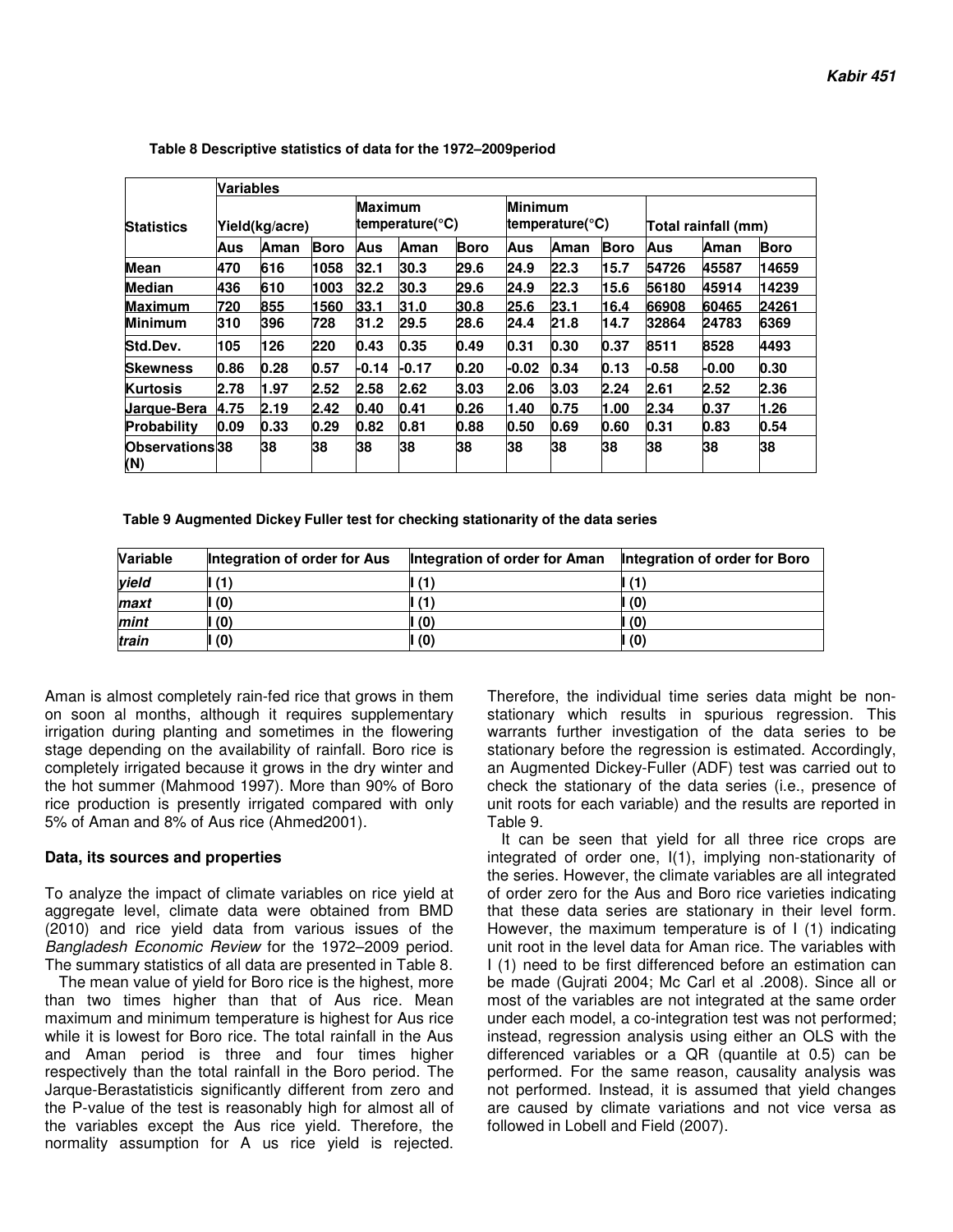**Table 10 Results from the Aus model** 

 **Note: \*\*\* represents the level of significance at1%.** 

|  | Table 11 Results from the Aman model |  |
|--|--------------------------------------|--|
|--|--------------------------------------|--|

| <b>Independent variables</b>             | <b>Coefficient</b> | t-value | P-value |  |  |  |
|------------------------------------------|--------------------|---------|---------|--|--|--|
| Cons                                     | $-34.59***$        | $-2.84$ | 0.007   |  |  |  |
| maxt                                     | $5.59*$            | 1.93    | 0.061   |  |  |  |
| mint                                     | $-6.97**$          | $-2.09$ | 0.044   |  |  |  |
| train                                    | $0.83***$          | 4.15    | 0.000   |  |  |  |
| Model Pseudo $R^2$ =0.54                 |                    |         |         |  |  |  |
| Adjusted $R^2$ =0.50 Sparsity =0.327     |                    |         |         |  |  |  |
| Quasi-LR statistic =43.08 Prob (Quasi-LR |                    |         |         |  |  |  |

 **Note:\*\*\*,\*\*and \*represent the levels of significance at 1%,5% and 10% respectively.** 

#### **Empirical model selection**

The objective of this analysis is to explore the relationship between rice yields and climate variables in order to estimate the potential impact of climate change using regression models and time series data at an aggregate level. This can be done either by using OLS or QR depending on the distribution of the dependent variable. OLS is applied when the dependent variable is normally distributed while QR is employed if the variable is not normally distributed. Median regression is more robust to outliers than mean regression. Furthermore, QR provides a better understanding of the data by assessing the effects of explanatory variables on the location as well as the scale parameters of the model. More importantly, median regression does not require classical assumptions about the distribution of the regression error terms (Cameron & Trivedi 2009). Consequently, quantile or median regression is suitable for heterocedastic data which can correct the model for the problem of heteroscedasticity (Koenker & Bassett 1978; Benhin2008; Cameron & Trivedi2009).

Following Ozkan and Akcaoz (2002), Lobell et al. (2007) and Almaraz et al. (2008), three climate variables (maximum temperature, minimum temperature and rainfall) are used as independent variables. Previous studies used

different units of time such as months, phonological period, and growing season for climate variables. However, this study has used growing season average for the temperature variable and growing season total for the rainfall variable. This is because growing season average climate is able to capture the net effect of the whole range of the development process by which yields are affected by climate (Lobell & Field2007). Moreover, growing season average temperature is a key determinant of average yield (Cabal et al. 2010). Growing season monthly average maximum and minimum temperature and growing season total rainfall were used in some studies (Granger 1980; Chang, 2002; Lobell & Field2007; Lobelletal.2008). In this study, the rice yield data for all three crops are regressed on the climate variables in order to estimate their effects on the rice yield. The distribution of each rice crop yield was checked against time by drawing histograms before selecting the regression type: OLS or QR. Inspection of the histograms revealed that the distributions for Aman and Aus rice yields did not follow a normal distribution but Boro rice appeared to have a normal distribution. Therefore, mean regression (OLS) was selected for Boro rice estimation while median regression (QR) was selected for Aman and Aus rice. These methods will best estimate the central tendency of the data. Therefore, on the basis of the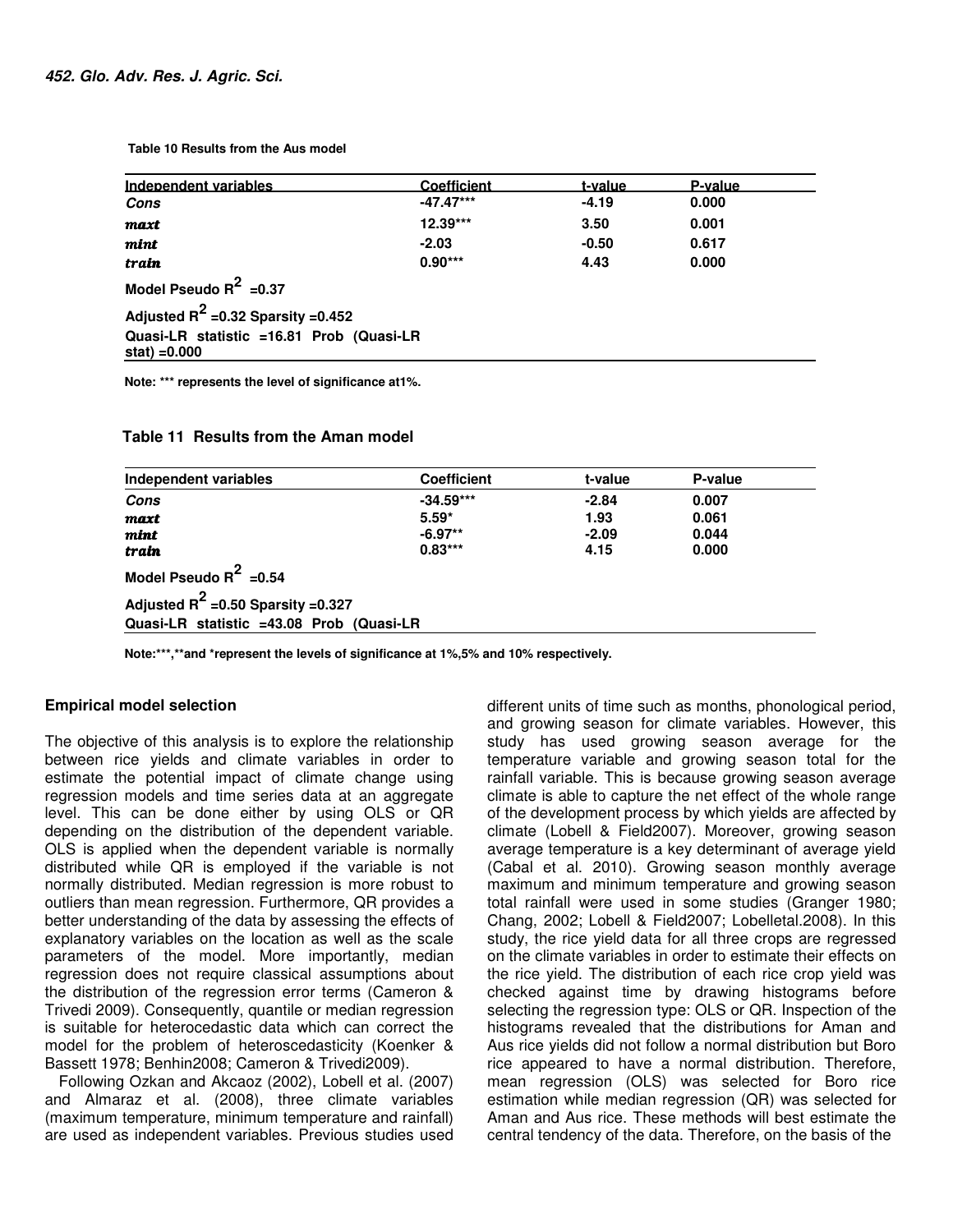distribution of the yields (dependent variables) for three rice crops, the following regression models are employed:

Aus Model:

 $Y_{Aust}$  = +  $\beta$ 1 $maxt$  +  $\beta$ 2 +  $\beta$ 3 $train$  +  $\varepsilon$ t

Where, YAus = yield for Aus rice (inkg/acre)

 $maxt = average$  maximum temperature (°C) from April to August

 $mint = average minimum temperature (°C) from April to$ August

 $train = total$  rainfall (mm) from April to August

= error term

 $t =$  time (i.e. year)

Median regression (at 0.5 quantile) is employed for the estimation of the Aus model. The

Objective is, thus, to estimate the median of the dependent variable, conditional on the values of independent variables. Median regression minimizes the sum of absolute residuals.

Aman Model:

 $Y_{A}$ man $_{t}$ = +  $\beta$ 1 +  $\beta$ 2 $mint_{t}$  +  $\beta$ 3 $train_{t}$  + $\varepsilon_{t}$ where,  $Y_{Aman}$ = yield of Aman rice (in kg/acre)

 $maxt$  = average maximum temperature (°C) from July to December

 $mint = average minimum temperature (°C) from July to$ December

 $train = total$  rainfall (mm) from July to December

= error term

 $t =$  time (i.e. year)

The regression method employed for Aman rice model is also median regression.

Boro Model:

 $Y_{\text{Boro}t} = \alpha + \beta_1 \text{max}t_t + \beta_2 + \beta_3 \text{train}_{t} + \varepsilon_t$ 

Where,  $Y_{\text{Boro}}$  yield of Boro rice (in kg/acre)

 $maxt = average maximum temperature (°C) from$ December to May

 $mint = average minimum temperature (°C) from December$ to May

 $train = total$  rainfall (mm) from December to May

= error term

 $t =$  time (i.e. year).

The method of estimation for the Boro model is OLS where the objective is to estimate the mean of the dependent variable which minimizes the sum of the squares of the residuals. All variables under each model are log transformed before estimation.

#### **Empirical results and discussion**

#### **Results from Aus model**

The impact of climate variables on Aus rice yield is shown in Table where it is observed that overall yield is statistically significant implying that the climate variables are able to explain some variation in Aus rice production.

The  $R^2$  value indicates that 37% of the variation in Aus rice yield is explained by climate variability. The t-values for average maximum temperature and total rain fall associated with their P values reveal that these two climate variables are highly significant. Both *maxt* and *train* are statistically significant at 1% level implying a highly significant contribution of these variables on the Aus rice yield. Though mint does not appear to be statistically significant, it is negatively associated with the Aus rice yield.

#### **Results from Aman model**

The contribution of climate variables on rain-fed Aman rice is presented in Table 4.11. The results are very interesting. The probability of the Quasi-LR statistic ensures the utility of the overall model.

All three climate variables are statistically significant for Aman rice production. However, the effects of maximum temperature and rain fall are positive while minimum temperature has an adverse impact on Aman rice yield. Moreover, 29% of variability in Aman rice yield is explained by the climate variables which signify the crucial role of climate for Aman rice cultivation.

## **Results from Boro model**

Boro rice is grown with irrigation during the dry season. The contribution of the relevant climate variables obtained from the linear regression analysis is illustrated in Table4.12.

The model has an F-value of 4.59 with a pvalue of 0.008. This implies that the overall model is statistically significant

at the 1%level.TheR<sup>2</sup>valuemeansthat29%ofthe variation in Boro rice yield is explained by the climate variables. Moreover, the Durbin- Watson statistic reveals that the model does not suffer from the problem of serial correlation. This value is an improvement over the study by Ozkan and Akcaoz (2002) with their Durbin-Watson statistic of 1.09 indicating the problem of positive serial correlation. The values of VIF imply that there is no multicollinearity among the independent variables while the Pvalue of the Breusch-Pagan chi-square ensures that the model is not suffering from the problem of hetero scedasticity. The t-value of average maximum temperature is 2.49 and that for average minimum temperature is 3.12which indicate both maxt and mint are statistically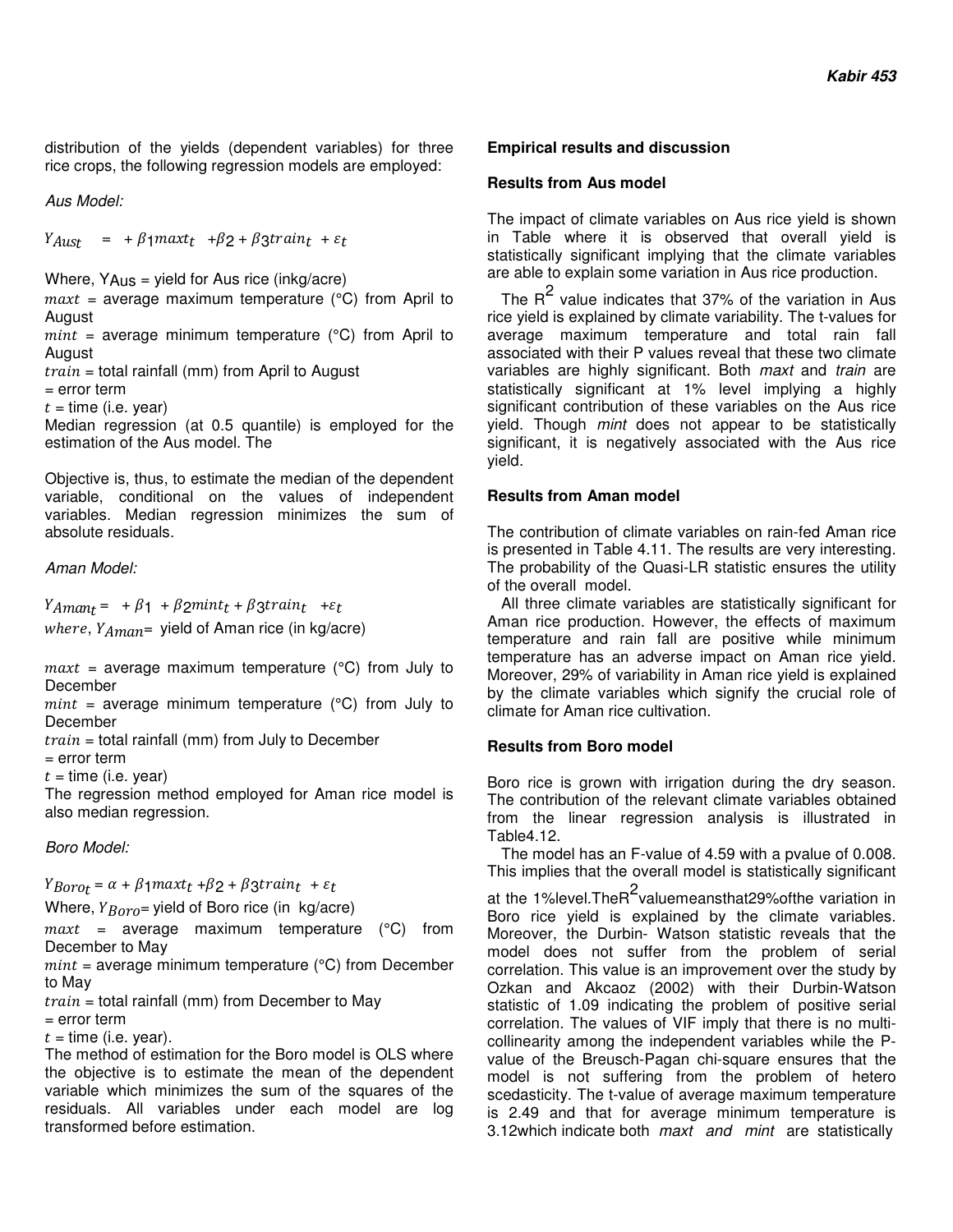#### **Table 12 Results from the Boro model**

| Independent variables                                                                                                                                                                 | <b>Coefficient</b> | t-value | P-value | <b>VIF</b> |  |  |
|---------------------------------------------------------------------------------------------------------------------------------------------------------------------------------------|--------------------|---------|---------|------------|--|--|
| Cons                                                                                                                                                                                  | 1.71               | 1.04    | 0.305   |            |  |  |
| maxt                                                                                                                                                                                  | $-1.57**$          | $-2.49$ | 0.018   | 1.71       |  |  |
| mint                                                                                                                                                                                  | $1.24***$          | 3.12    | 0.004   | 1.71       |  |  |
| train                                                                                                                                                                                 | 0.02               | 0.99    | 0.330   | 1.42       |  |  |
| Model, $R^2$ =0.29 Adjusted $R^2$ =0.23 Durbin-Watson<br>$=1.98$<br>$F$ -statistic =4.59<br>P value of F-statistic =0.008 Breusch-Pagan chi-<br>square $(1) = 1.05$ Prob> chi2 = 0.30 |                    |         |         |            |  |  |

 **Note: \*\*\* and \*\* represent the levels of significance at 1% and 5% respectively.**

significant. However, the relationship between yield and maxt is negative while mint has a positive effect on yield. This suggests that both climate variables affect Boro rice yield considerably. Total rainfall during Boro rice period is insignificant because this rice crop grows under completely irrigated conditions. This finding of insignificant effect of total rainfall on Boro rice production is consistent with Rimi et al. (2009) for Bangladesh where a simulation model was applied. However, the results of the present study are more robust than these past studies both in terms of methods and diagnostic tests.

#### **CONCLUDING COMMENTS**

The first goal of this chapter was to examine the changes in climate variables at the aggregate level. An examination of the annual maximum and minimum temperatures and rainfall using different statistical techniques has provided evidence of the changing climate over the last six decades in Bangladesh. For all three climate variables, the effects of the trends are statistically significant; however, the increase in minimum temperature is higher than that for maximum temperature. These results are consistent with those of Islam and Neelim (2010). However, the results from current studies are more robust in terms of statistical techniques, particularly the use of the QR method which has provided a complete and better picture of the changes in climate variables over the years.

The second goal was to estimate the relationship between rice yields and climate variables using the aggregate level time series data for the 1972–2009 period. In doing so, both OLS and QR models were used. The overall in dings reveal that three climate variables have substantial impacts on the rice yield of three different crops. For the Aus model, average seasonal maximum temperature and total seasonal rainfall are statistically significant. Moreover, the average minimum temperature is

found to affect Aus rice very adversely though this effect is not significant. The overall Aus model is also found to be significant. In the case of Aman rice model, all three climate variables have become statistically significant. However, the direction of effects is not the same. Maximum temperature and rainfall have positive impacts on yield while minimum temperature affects yield negatively. Finally, both maximum and minimum temperatures have substantial effects on yield in the Boro rice model. However, the maximum temperature is found to be negatively related to Boro rice yield. One interesting finding is that rainfall is Significant for Aus and Aman rice which supports the fact that they grow in rain-fed conditions: Aus

partially and Aman entirely. In terms of F and R<sup>2</sup>values, the three models are of statistical significance and the results for overall goodness for fit are consistent with Lobell (2010).Therefore, two climate variables, namely maximum and minimum temperatures are found to adversely affect Boro and Aman rice yields

respectively. Considering this severe sensitivity of rice yield to climate factors, variety- specific adaptation strategies need to be adopted to reduce the adverse impacts of climate change.

Finally, it is not worthy that aggregate level data is unable to produce any regional variations of climate variables and its impact on crop yield (Chen et al. 2004; Lobell et al. 2007). Analyzing data at the disaggregated level is, therefore, crucial to capturing regional variation and to obtain a more comprehensive and deeper understanding

#### **REFERENCES**

Adams RM (1989). 'Global climate change and agriculture: an economic perspective', American Journal of Agricultural Economics, vol. 71, no. 5, pp.1272–79.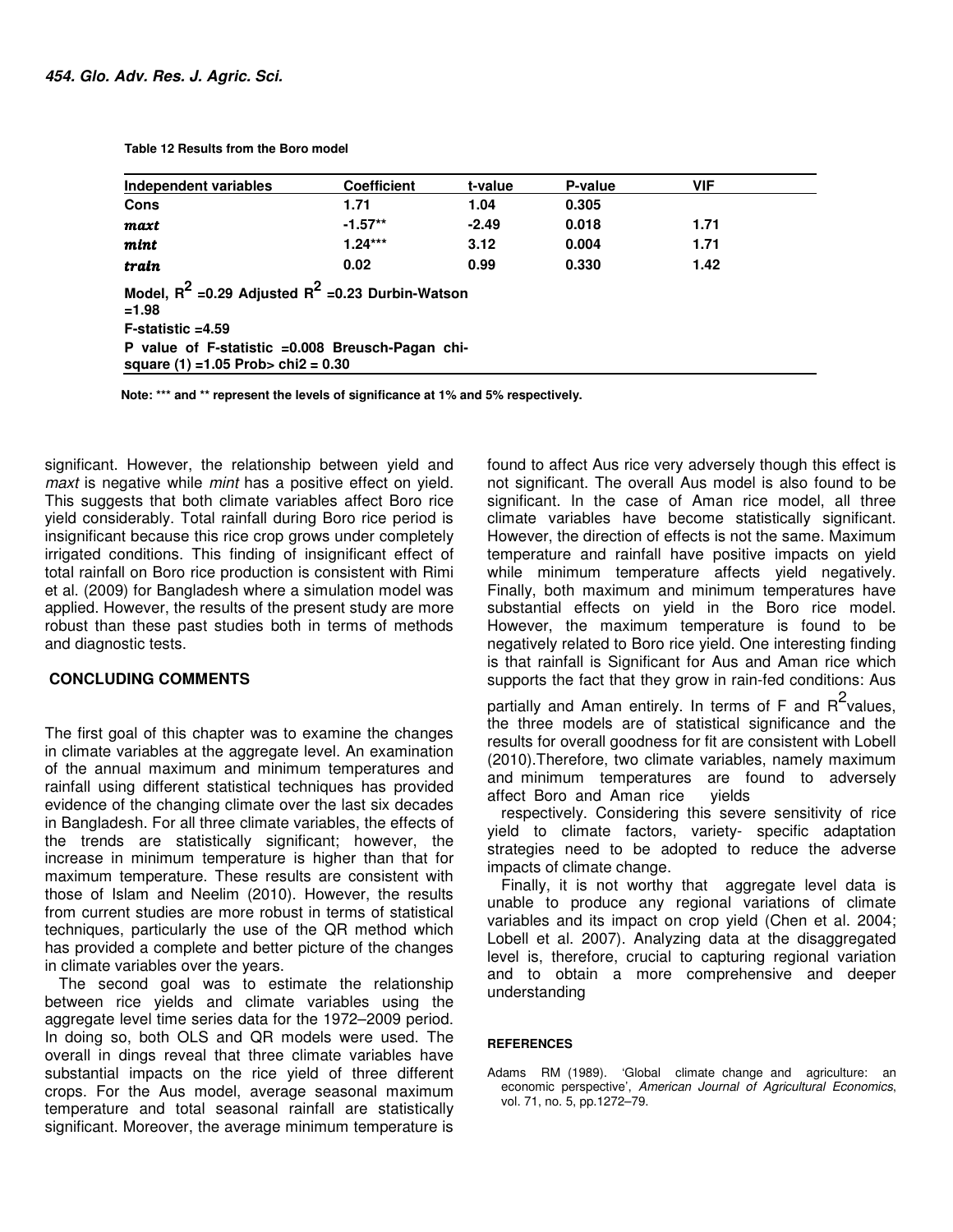- Adams R, McCarl B, Segerson K, Rosenzweig C, Bryant K, Dixon B, Connor R, Evenson R, Ojima D (1999). 'The economic effect of climate change on US agriculture', in RM endelsohn & JNeumann (eds), The Economic Impact of Climate Change on the Economy of the United States, Cambridge University Press, Cambridge.
- Adams RM, Fleming RA, Chang CC, McCarl BA, Rosenzweig C (1995). 'Are assessment of the economic effects of global climate change on US agriculture', Climatic Change, vol. 30, no. 2, pp.147–67.
- Adams RM, Rosenzweig C, Peart RM, Ritchie JT, McCarl BA, Glyer JD, Curry RB, Jones JW, Boote KJ, Allen LH (1990). 'Global climate change and US agriculture', Nature, vol. 345, pp.219–24.
- ADB (Asian Development Bank) (2008). Bangladesh Quarterly Economic Update, Bangladesh Resident Mission, Dhaka.
- Agrawal A (2008) 'The role of local institutions in adaptation to climate change', International Forestry Research and Institutions Program Working PaperW08I-3.
- Agrawala S, Ota T, Ahmed AU, Smith J, van Aalst M (2003).'Development and climate change in Bangladesh: focus on coastal flooding and the Sundarbans', Environment Directorate and Development Cooperation Directorate, Organization for Economic Cooperation and Development, Paris.
- Ahmed A, Alam M (1999). 'Development of climate changes cenarios with general circulation models', in S Huq, Z Karim, A Asaduzzaman and F Mahtab (eds), Vulnerability and Adaptation to Climate Change for Bangladesh, Kluwer Academic Publishers, Dordrecht/Boston/London, pp.13–20.
- Ahmed AK, Chowdhury EH (2006). Study on livelihood systems assessment, vulnerable groups profiling and livelihood adaptation to climate hazard and long term climate change in drought-prone areas of NW Bangladesh, Rural Development Division, Food and Agriculture Organization, Rome.
- Ahmed AU (2006). Bangladesh: Climate Change Impacts and Vulnerability: A Synthesis, Department of Environment, Dhaka, Bangladesh.
- Ahmed AU, Alam M, Rahman AA (1999). 'Adaptation to climate change in Bangladesh: future outlook', in SHuq, Z Karim, AA saduzzaman and FM ahtab (eds), Vulnerability and Adaptation to Climate Change for Bangladesh, Kluwer Academic Publishers, Dordrecht/Boston/London, pp.125–43.
- Ahmed, R 2001, Retrospect's of the Rice Economy of Bangladesh, University Press Limited, Dhaka.
- Ahsan S, Ali MS, Hoque MR, Osman MS, Rahman M, Babar MJ, Begum SA, Rahman DM, Islam KR (2011,-). 'Agricultural and Environmental Changesin Bangladesh in Response to Global Warming', in R Lal, MVK Sivakumar, SMA Faiz, AHMM Rahman and KR Islam (eds), Climate Change and Food Security in South Asia, Springer, Netherlands, pp.119–34.
- Alam M, Siwar C, Molla R, Talib B, Toriman ME (2012). 'Paddy farmers' adaptation practices to climatic vulnerabilities in Malaysia', Mitigation and Adaptation Strategies for Global Change, vol. 17, no. 4, pp.415– 23.
- Alam M, Siwar C, Toriman ME, Molla R, Talib B (2012).'Climate change induced adaptation by paddy farmers in Malaysia', Mitigation and Adaptation Strategies for Global Change, vol. 17, no. 2, pp.173–86.
- Alam Q, Elias S (2007). 'The impact of irrigation on income distribution between factors in a selected Barind area of Bangladesh', The Journal of Rural Development, vol. 34, no. 2, pp. 127-54.
- Alauddin M, Hossain M (2001). Environment and agriculture in a developing economy: Problems and prospects for Bangladesh, Edward Elgar Publishing, London.
- Alauddin M, Tisdell CA (1987). 'Trends and projections for Bangladeshi food production: An alternative viewpoint', Food Policy, vol. 12, no. 4, pp.318–31.
- Alauddin M, Tisdell CA (1991). The 'Green Revolution' and economic development: the process and its impact in Bangladesh, Macmillan Academic and Professional Ltd, London.
- Ali A (1996).'Vulnerability of Bangladesh to climate change and seal evelrise through tropical cyclones and storm surges', Water, Air and Soil Pollution,vol.92,no.1,pp. 171–9.
- Ali A (1999). 'Climate change impacts and adaptation assessment in Bangladesh', Climate Research, vol. 12, no. 2, pp.109-16.
- Ali MY, Rahman MA, Quayyum MA, Islam MB (2007). Improved adaptive capacity to climate change for sustainable livelihoods in the agriculture sectors. The case of High Barind Tract', Final Synthesis Report, Onfarm Research Division, Bangladesh Agricultural Research Institute, Gazipur.
- Almaraz JJ, Mabood F, Zhou X, Gregorich EG, Smith DL (2008). 'Climate change, weather variability and corn yield at a higher latitude locale: Southwestern Quebec', Climatic Change, vol. 88, no. 2, pp.187–97.
- Anderson JR, Hazell PBR (1989). Variability in grain yields: implications for agricultural research and policy in developing countries, Johns Hopkins University Press, Baltimore.
- Anley Y, Bogale A, Haile‐Gabriel A (2007). 'Adoption decision and use intensity of soil and water conservation measures by smallholder subsistence farmers in Dedo
- Asadudzaman M, Rushton K (1998). 'Barind: Predicted a failure, proved a success, hydrology in a changing environment', British Hydrological Society, vol. 2, pp.195– 204.
- Asaduzzaman M, Ringle C, Thurlow J, Alam S (2010). 'Investing in Crop Agriculture in Bangladesh for Higher Growth and Productivity, and Adaptation to Climate Change', Presented at the Bangladesh Food Security Investment Forum,26–27May 2010,Dhaka.
- Asfaw A, Admassie A (2004).'The role of education on the adoption of chemical fertilizer under different socioeconomic environments in Ethiopia', Agricultural Economics, vol. 30, no. 3, pp.215–28.
- Baltagi BH (2005). Econometric analysis of panel data, John Wiley and Sons, West Sussex, England.
- Baltagi BH (2008). Econometrics, Springer Verlag, Berlin/Heidelberg.
- Barber R, Shaxson T (1996). Agro-ecological zoning guidelines, vol.73,Foodand Agriculture Organization, Rome. BARC (Bangladesh Agricultural Research Council) 2001, Application of agro-ecological zones database in drought management and water availability assessment, Bangladesh Agricultural Research Council, Dhaka.
- Barnwal P, Kotani K (2010). Impact of variation in climate factors on crop yield: a case of rice crop in Andhra Pradesh, India, IUJ Research Institute, Japan.
- Bartlett JE, Kotrlik JW, Higgins CC (2001) 'Organizational research: determining appropriate sample size in survey research', Information Technology, Learning, and Performance Journal, vol. 19, no. 1, pp.43– 50.
- Basak JK (2010). Effects of increasing temperature and population growth on rice production in Bangladesh: implications for food security, Unnayan Onneshan, Dhaka.
- Basak JK, Ali MA, Islam MN, Rashid MA (2010). 'Assessment of the effect of climate change on boro rice production in Bangladesh using DSSAT model', Journal of Civil Engineering (IEB), vol. 38, no. 2, pp.95–108.
- BBS (Bangladesh Bureau of Statistics) (2008). Agriculture Census Report, Bangladesh Bureau of Statistics, Dhaka.
- Behnassi M, Yaya S (2011). 'Food Crisis Mitigation: The Need for an Enhanced Global Food Governance', in M Behnassi, S Draggan and S Yaya (eds), Global Food Insecurity, Springer Verlag, Dordrecht/New York/Heidelberg/London, pp.93–125.
- Benhin JKA (2008). 'South African crop farming and climate change: An economic assessment of impacts', Global Environmental Change, vol. 18, no. 4, pp.666–78.
- Benson C, Clay EJ (1998). The impact of drought on sub-Saharan African economies: a preliminary examination, World Bank Technical Paper 401, World Bank, Washington, Washington DC.
- Bhandari HS, Pandey S (2007). Economic costs of drought and rice farmers' coping mechanisms: a cross-country comparative analysis, International Rice Research Institute, Los Banos, Philippines.
- Blaikie NWH (2010). Designing social research, Polity Press, Cambridge.
- BMD (Bangladesh Meteorological Department) (2010). Data collected from BMD headquarter at Dhaka (Climate Section) on December 15, 2010, Bangladesh Meteorological Department, Dhaka.
- BMDA (2006). Barind Authority Past Present, Rajshahi, Bangladesh.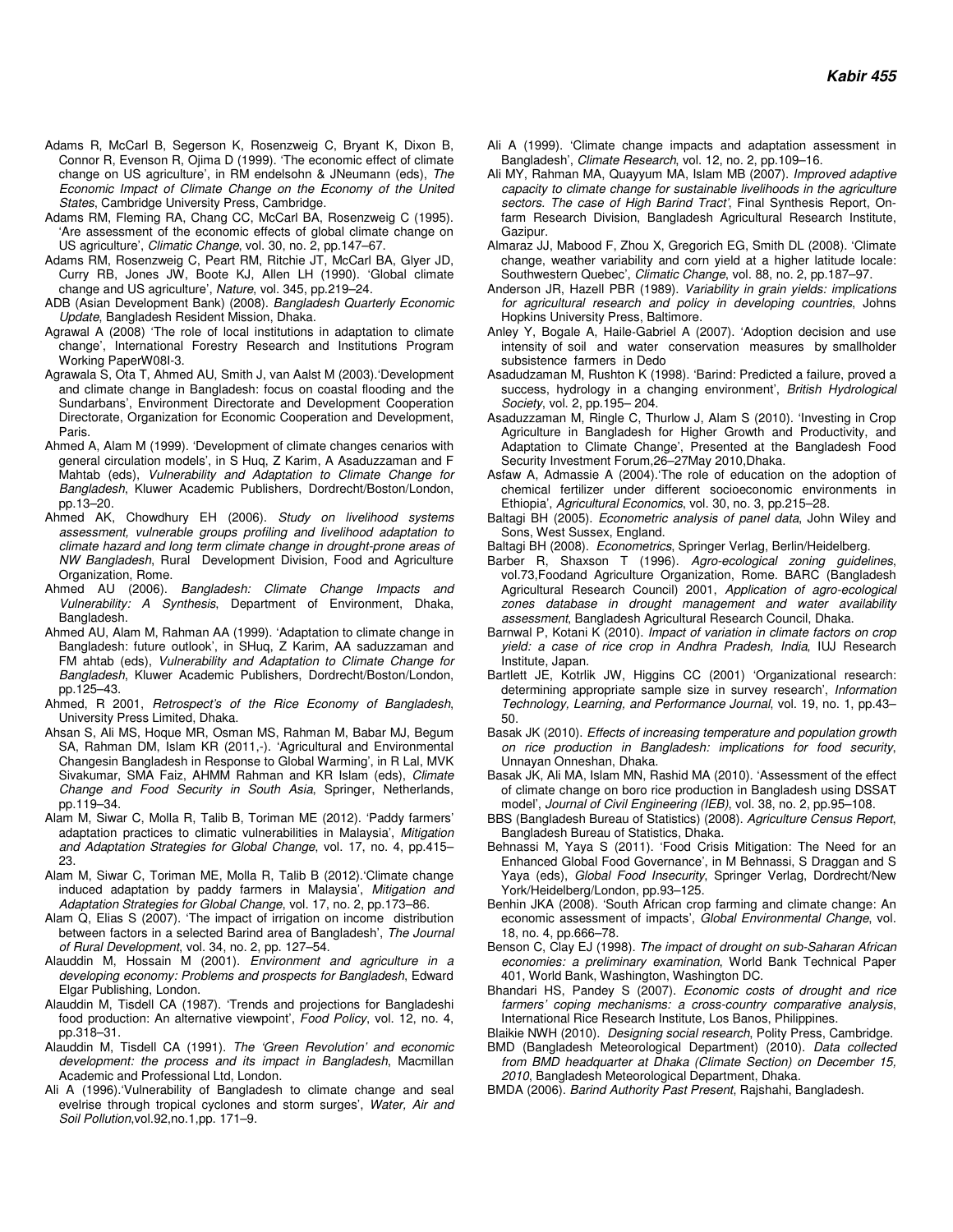- BMDA (Barind Multipurpose Development Authority) (2000). Impact Evaluation: Barind Integrated Area Development Project (BIADP), Ministry of Agriculture, Dhaka.
- Boomiraj K, Chakrabarti B, Aggarwal P, Choudhary R, Chander S (2010).'Assessing the vulnerability of Indian mustard to climate change', Agriculture, Ecosystems& Environment, vol. 138, no. 3, pp.265–73.
- Bradshaw B, Dolan H, Smit B (2004). 'Farm-level adaptation to climatic variability and change: crop diversification in the Canadian prairies', Climatic Change, vol. 67, no.1, pp. 119–41.
- Brammer H (1999). Agricultural disaster management in Bangladesh, University Press Ltd, Dhaka.
- Brammer H (2002). Land use and land use planning in Bangladesh, University Press Ltd, Dhaka.
- Breitung J (2000). 'The local power of some unit root tests for panel data',

in BH Baltagi (ed.), Advances in Econometrics, JAI Press, Amsterdam. BRRI (Bangladesh Rice Research Institute) 1991, Rice yield and

- environmental data, Bangladesh Rice Research Institute, Dhaka. Bryan E, Deressa TT, Gbetibouo GA, Ringler C (2009). 'Adaptation to climate change in Ethiopia and South Africa: options and constraints', Environmental science and policy, vol. 12, no. 4, pp.413–26.
- Cabas J, Weersink A, Olale E (2010). 'Crop yield response to economic, site and climatic variables', Climatic Change, vol. 101, no. 3, pp.599– 616.
- Cameron AC, Trivedi PK (2009). Micro econometrics using stata, Stata Corp LP, Texas.
- Carter TR, Parry ML, Harasawa H, Nishioka S (1994). 'IPCC technical guidelines for assessing climate change impacts and adaptations', Part of the IPCC special report to the first session of the Conference of the Parties to the UN framework Convention on Climate Change, Department of Geography, University College London, London.
- Challinor A, Wheeler T (2008). 'Crop yield reduction in the tropics under climate change: processes and uncertainties', Agricultural and forest meteorology, vol.148, no. 3, pp. 343–56.
- Chamaillé-Jammes S, Fritz H, Murindagomo F (2007). 'Detecting climate changes of concern in highly variable environments: quantile regressions reveal that droughts worsen in Hwange National Park, Zimbabwe', Journal of Arid Environments, vol.71, no. 3, pp. 321–6.
- Chandrappa R, Kulshrestha UC, Gupta S (2011). Coping with climate change: principles and Asian context, Springer, New York.
- Chang CC (2002). 'The potential impact of climate change on Taiwan's agriculture', Agricultural Economics, vol. 27, no. 1, pp.51–64.
- Charles N (2009). 'Agriculture and future climate dynamics in Africa: impacts and adaptation options', PhD thesis, University of Pretoria.
- Chatterjee S, Hadi AS (2006). Regression analysis by example, John Wiley and Sons, New Jersey.
- Chen CC, Chang CC (2005). 'The impact of weather on crop yield distribution in Taiwan: some new evidence from panel data models and implications for crop insurance', Agricultural Economics, vol. 33, pp.503–11.
- Chen CC, McCarl BA, Schimmelpfennig DE (2004). 'Yield variability as influenced by climate: a statistical investigation', Climatic Change, vol. 66, no. 1, pp.239–61.
- Cheng S, Long JS (2007). 'Testing for IIA in the Multinomial Logit Model', Sociological Methods and Research, vol. 35, no. 4, pp.583– 600.
- Choi I (2001). 'Unit root tests for panel data', Journal of international money and finance, vol. 20, no. 2, pp. 249–72.
- Cline WR (1996). 'The impact of global warming of agriculture: comment', The American Economic Review, vol. 86, no. 5, pp.1309–11.
- Croppenstedt A, Demeke M, Meschi MM (2003). 'Technology adoption in the presence of constraints: the case of fertilizer demand in Ethiopia', Review of Development Economics, vol. 7, no. 1, pp.58–70.
- Crosson P (1993). 'Impacts of climate change on the agriculture and economy of the Missouri, Iowa, Nebraska, and Kansas (MINK) region', Agricultural dimensions of global climate change, pp.117–35.
- Demeke AB, Keil A, Zeller M (2011).'Using panel data to estimate the effect of rainfall shocks on smallholders food security and vulnerability in rural Ethiopia', Climatic Change, vol. 108, no. 1, pp.185–206.
- Derbile, EK, Kasei, RA (2012). 'Vulnerability of crop production to heavy precipitation in north-eastern Ghana', International Journal of Climate Change Strategies and Management, vol. 4, no. 1, pp.36–53.
- Deressa T, Hassan R, Poonyth D (2005). 'Measuring the impact of climate change on South African agriculture: the case of sugarcane growing regions',Agrekon,vol.44, no. 4, pp. 524–42.
- Deressa T, Hassan R, Ringler C (2011). 'Perception of an adaptation to climate change by farmers in the Nile basin of Ethiopia', The Journal of Agricultural Science, vol. 149, no. 1, pp. 23–31.
- Deressa TT, Hassan RM (2009). 'Economic impact of climate change on crop production in Ethiopia: Evidence from cross-section measures', Journal of African Economies, vol. 18, no. 4, pp.529–54.
- Deressa TT, Hassan RM, Ringler C, Alemu T, Yesuf M (2009). 'Determinants of farmers' choice of adaptation methods to climate change in the Nile Basin of Ethiopia', Global Environmental Change, vol. 19, no. 2, pp.248–55.
- Deschenes O, Greenstone M (2007). 'The economic impacts of climate change: evidence from agricultural output and random fluctuations in weather', The American Economic Review, vol. 97, no. 1, pp.354-85.
- Diaz H (2008). 'Local Institutions and Adaptation to Climate-Induced Water Problems', Canadian Plains Research Center, University of Regina, Canada.
- Dickey DA, Fuller WA (1979). 'Distribution of the estimators for autoregressive time series with a unit root', Journal of the American statistical association, vol.75,pp. 427–31.
- district, Western Ethiopia', Land Degradation and Development, vol.18,no.3,pp. 289–302.
- Dixon BL, Hollinger SE, Garcia P, Tirupattur V (1994). 'Estimating corn yield response models to predict impacts of climate change', Journal of Agricultural and Resource Economics, vol. 19, no.1, pp.58–68.
- DOE (Department of Environment) (2007). Climate Change and Bangladesh, Bangladesh Government and United Nations Development Programme, Dhaka.
- Downing TE (1992) Climate change and vulnerable places: Global food security and country studies in Zimbabwe, Kenya, Senegal and Chile, University of Oxford, Oxford.
- Dreze J, Sen A (1990). The political economy of hunger. Volume1: entitlement and well-being, Clarendon Press, Oxford.
- Droogers P (2004). 'Adaptation to climate change to enhance food security and preserve environmental quality: example for southern Sri Lanka', Agricultural water management, vol. 66, no. 1, pp.15-33.
- Eakin H (2003). 'The social vulnerability of irrigated vegetable farming households in central Puebla', The Journal of Environment & Development, vol. 12, no. 4, pp.414– 29.
- Easterling W, Aggarwal P, Batima P, Brander K, Bruinsma J, Erda L, Howden M, Tubiello F, Antle J, Baethgen W (2007). 'Food, Fibre, and Forest Products ', inML Parry, of Canziani, JP Palutik of, PJ Linden and CE Hanson (eds), Climate Change 2007: Impacts, Adaptation and Vulnerability. Contribution of Working Group II to the Fourth Assessment Report of the Intergovernmental Panel on Climate Change, pp. 273–313.
- Easterling WE, Cross on PR, Rosenberg NJ, McKenney MS, Katz LA, Lemon KM (1993). 'Paper 2. Agricultural impacts of and responses to climate change in the Missouri-Iowa-Nebraska-Kansas (MINK) region', Climatic Change, vol. 24, no. 1,pp. 23–61.
- Eggert H, Tveteras R (2004). 'Stochastic production and heterogeneous risk preferences: Commercial fishers' gear choices', American Journal of Agricultural Economics, vol. 86, no. 1, pp.199–212.
- Emel J, Peet R (1989). 'Resource Management and Natural Hazards', in R Peet and N Thrift (eds), New Models in Geography, Unwin Hyman, London.
- FAO (2006). Livelihood adaptation to climate variability and change in drought-prone areas of Bangladesh, Food and Agriculture Organisation, Rome.
- FAO (Food and Agriculture Organisation) 1992, Agrostat-PC, Population, Production and Food Balance Sheets, Food and Agriculture Organization, Rome.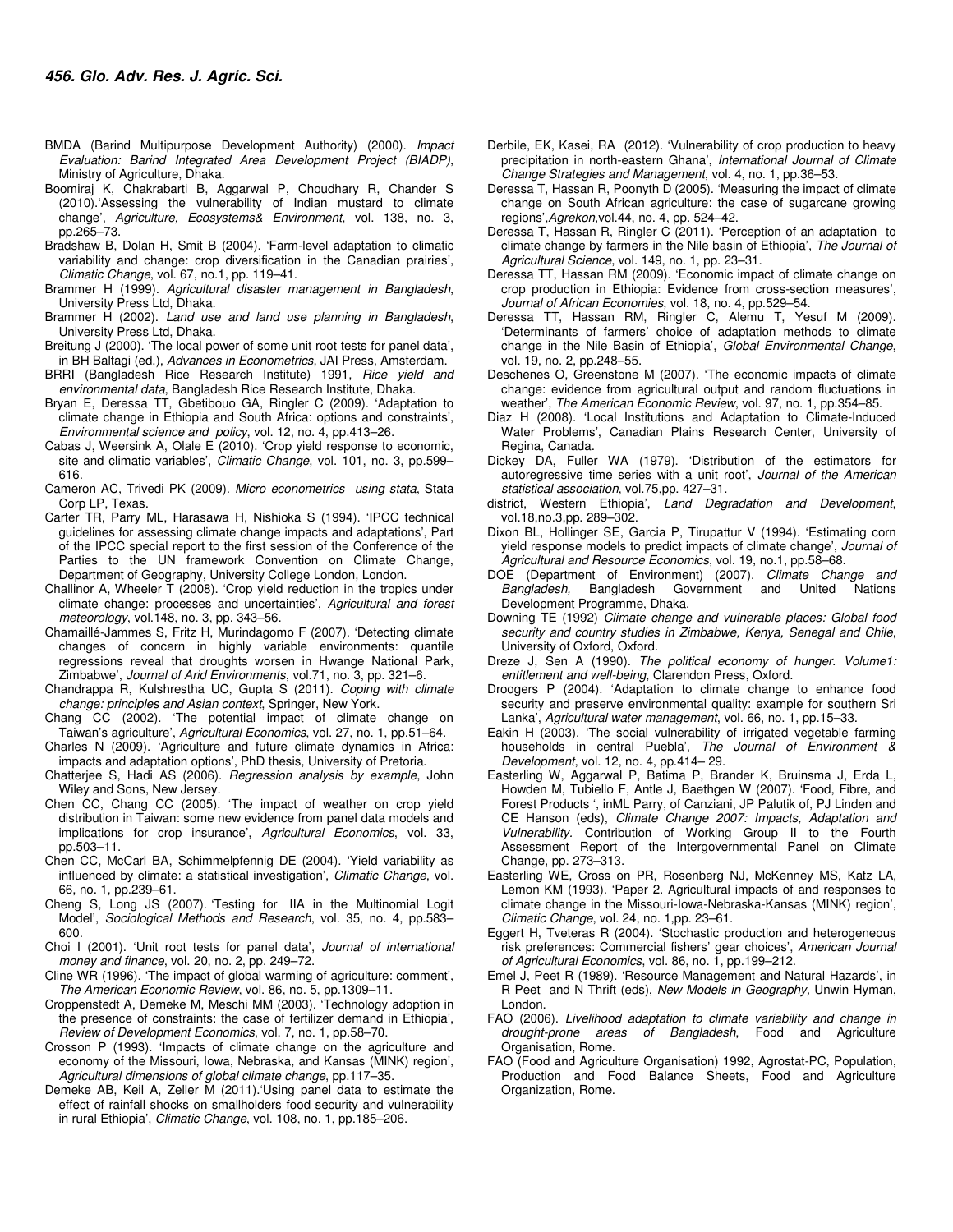- Gbetibouo GA (2009). Understanding farmers' perceptions and adaptations to climate change and variability: The case of the Limpopo Basin, South Africa, International Food Policy Research Institute Discussion Paper 00849, Washington, Washington DC.
- Gbetibouo GA, Hassan R (2005). 'Measuring the economic impact of climate change on major South African field crops: a Ricardian approach', Global and Planetary Change, vol. 47, no. 2, pp.143–52.
- Gilbert GN (2008). Researching social life, Sage Publications Ltd, London.
- Gillig D, McCarl B (2002). Introduction to Computable General Equilibrium Models (CGE). Department of Agricultural Economics, Texas A&M University, USA.
- GOB (2001). Bangladesh Economic Review, Ministry of Finance, Dhaka.
- GOB (2005). Compendium of Environment Statistics of Bangladesh, Ministry of Planning, Dhaka.
- GOB (2009). Bangladesh Economic Review Ministry of Finance, Dhaka.
- GOB (2009). Yearbook of Agricultural Statistics of Bangladesh, Ministry of Planning, Dhaka.
- GOB (2010). Bangladesh Economic Review, Ministry of Finance, Dhaka. GOB 2011, Bangladesh Economic Review, Ministry of Finance, Dhaka.
- GOB (Government of Bangladesh) (1991). Bangladesh Economic Review, Ministry of Finance, Dhaka.
- GOB, UNDP(United Nations Development Programme) (2009). The probable impacts of climate change on poverty and economic growth and options of coping with adverse effects of climate change in Bangladesh, Dhaka.
- Granger OE (1980).'The impact of climatic variation on the yield of selected crops in three California counties', Agricultural Meteorology, vol. 22, no. 3–4, pp.367–86.
- Granger, CWJ and Newbold, P 1974, 'Spurious regressions in econometrics', Journal of Econometrics, vol. 2, no. 2, pp.111–20.
- Greasley P (2008). Quantitative Data Analysis with SPSS, McGraw-Hill Education, Glasgow.
- Greene WH (2003). Econometric Analysis, Prentice Hall, Upper Saddle River, New Jersey.
- Gregory PJ, Ingram JSI, Brklacich M (2005). 'Climate change and food security', Philosophical Transactions of the Royal Society B: Biological Sciences, vol. 360, no. 1463, pp. 2139–48.
- Gruza G, Ran'kova EY (2004). 'Detection of Climate Changes: The State, Variability, and Extremality of Climate', Meteorology and Hydrology, vol. 4, pp.50–66.
- Guiteras R (2009). 'The impact of climate change on Indian agriculture', Manuscript, Department of Economics, University of Maryland, College Park, Maryland.
- Gujarati DN (2004). Basic Econometrics. McGraw-Hill, NewYork.
- Habibullah M, Ahmed AU, Karim Z, Huq S, Asaduzzaman M, Mahtab F (1999). 'Assessment of food grain production loss due to climate induced enhanced soil salinity', in SHuq, Z Karim, M Asaduzzaman and F Mahtab(eds), Vulnerability and Adaptation to Climate Change for Bangladesh., Kluwer Academic Publishers, Dordrecht/Boston/London, pp.39–54.
- Hadri K (2000). 'Testing for stationarity in heterogeneous panel data', The Econometrics Journal, vol. 3, no. 2, pp.148–61.
- Haim D, Shechter M, Berliner P (2008). 'Assessing the impact of climate change on representative field crops in Israeli agriculture: a case study of wheat and cotton', Climatic Change, vol. 86, no. 3, pp.425–40.
- Harris RDF, Tzavalis E (1999). Inference for unit roots in dynamic panels where the time dimension is fixed', Journal of Econometrics, vol. 91, no. 2, pp.201–26.
- Harun-ur-Rashid M, Islam MS (2007).'Adaptation to Climate Change for Sustainable Development of Bangladesh Agriculture'. Bangladesh Country Paper, APCAEM.
- Hassan R, Nhemachena C (2008). 'Determinants of African farmers' strategies for adapting to climate change: Multinomial choice analysis', African Journal of Agricultural and Resource Economics, vol. 2, no. 1, pp.83–104.
- Hausman J, McFadden D (1984). 'Specification Tests for the Multinomial Logit Model', Econometrica, vol. 52, no. 5, pp.1219–40.
- Hazell PBR (1984). 'Sources of increased instability in Indian and US cereal production', American Journal of Agricultural Economics, vol. 66, no. 3, pp.302–11.
- Hisali E, Birungi P, Buyinza F (2011).'Adaptation to climate change in Uganda: Evidence from micro level data', Global Environmental Change, vol.21, no.4,pp. 1245–61.
- Hossain M, Deb U (2011). 'Crop agriculture and agrarian reforms in Bangladesh: present status and future options', in MK Mujeri and S Alam (eds), Sixth Five Year Plan of Bangladesh 2011–2015: Background Papers, Bangladesh Institute of Development Studies & Ministry of Planning, Dhaka, vol. 2, pp.1–24.
- Hossain M, Seraj Z (2008). 'Biotechnology for crop improvement: Global status and potential gains for Bangladesh', in R Sobhan, S Osmani & M Rahman (eds), Emerging Issues in Bangladesh Economy: A Review of Bangladesh Development 2005–2006, University Press Ltd and Centre for Policy Dialogue, Dhaka.
- Huq S, Ahmed AU, Koudstaal R (1996). 'Vulnerability of Bangladesh to climate change and sea level rise', NATO ASI series I Global Environmental Change, vol.37, pp. 347–80.
- Huq S, Ahmed AU, Koudstaal R (1996). 'Vulnerability of Bangladesh to Climate Change and Sea Level Rise', in TE Downing (ed.), Climate Change and World Food Security, Springer Verlag, Berlin/Heidelberg, pp.347–79.
- Huq S, Rabbani G (2011).'Climate change and Bangladesh: policy and institutional development to reduce vulnerability', Journal of Bangladesh Studies, vol.13,pp.1– 10.
- Iglesias A, Rosenzweig C, Pereira D (2000). 'Prediction spatial impacts of climate in agriculture in Spain', Global Environmental Change, vol. 10, pp.69–80.
- Im KS, Pesaran MH, Shin Y (2003). 'Testing for unit roots in heterogeneous panels',
- Ingram J, Gregory P, Izac AM (2008).'The role of agronomic research in climate change and food security policy', Agriculture, Ecosystems and Environment,vol.126, no. 1, pp. 4–12.
- IPCC (2007). Climate Change 2007: impacts, adaptation and vulnerability: contribution of the contribution of the contribution of the contribution of the contribution of the contribution of the contribution of the contribution of the contribution of the contribution of the contribution of the co WorkingGroupIItothefourthassessmentreportoftheIntergovernmentalPa

nelon Climate Change, Cambridge University Press, Cambridge, UK.

- IPCC (Intergovernmental Panel on Climate Change) 2001, Climate change 2001: impacts, adaptation, and vulnerability: contribution of Working Group II to the third assessment report of the Intergovernmental Panel on Climate Change, Cambridge University Press, Cambridge, UK.
- Isik M, Devadoss S (2006). 'An analysis of the impact of climate change on crop yields and yield variability', Applied Economics, vol. 38, no. 07, pp.835–44.
- Islam MB, Ali MY, Amin M, Zaman SM (2011). 'Climate Variations: Farming Systems and Livelihoods in the High Barind Tract and Coastal Areas of Bangladesh', in RLal, MVK Sivakumar, SMA Faiz, AHMM Rahman and KR Islam(eds), Climate Change and Food Security in South Asia, Springer Verlag, Dordrecht/Heidelberg/New York/London, pp.477–97.
	-

Islam MN (1988).'Risktakingandresourceallocation:aneoclassicalmodeloffarmer behaviour', paper presented to Bangladesh Agricultural Economists' Association, Dhaka.

- Islam T, Neelim A (2010). Climate Change in Bangladesh: A Closer Look into Temperature and Rainfall Data, University Press Ltd, Dhaka.
- Joshi NP, Maharjan KL, Luni P (2011).'Effect of climate variables on yield of major food-crops in Nepal', Journal of Contemporary India Studies: Space and Society, vol. 1, pp. 19-26.
- Journal of Econometrics, vol. 115, no. 1, pp.53–74.
- Judge GG, Hill R, Griffiths W, Lütkepohl H, Lee TC (1988). Introduction to the Theory and Practice of Econometrics, John Wiley & Sons, New York.
- Just RE, Pope RD (1978). 'Stochastic specification of production functions and economic implications', Journal of Econometrics, vol. 7, no. 1, pp.67–86.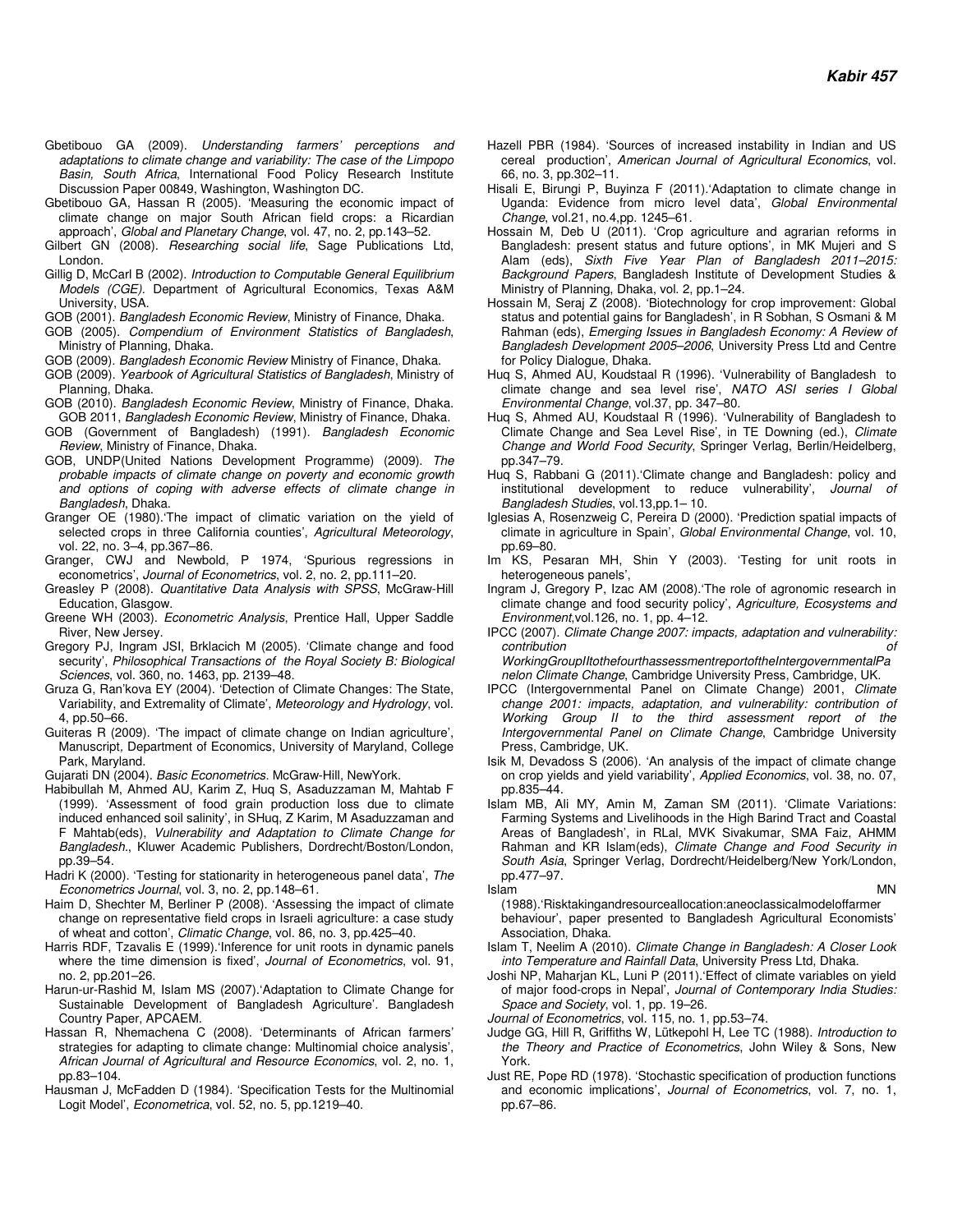- Just RE, Pope RD (1979). 'Production function estimation and related risk considerations', American Journal of Agricultural Economics, vol. 61, no. 2, pp.276– 84.
- Kabubo-Mariara J, Karanja FK (2007). 'The economic impact of climate change on Kenyan crop agriculture: A Ricardian approach', Global and Planetary Change, vol. 57, no. 3–4, pp. 319–30.
- Kaiser HM, Riha SJ, Wilks DS, Rossiter DG, Sampath R (1993).'Afarmlevel analysis of economic and agronomic impacts of gradual climate warming', American Journal of Agricultural Economics, vol. 75, no. 2, pp.387–98.
- Kaiser HM, Riha SJ, Wilks DS, Sampath R, Drennen T (1993). Adaptation to to the global climatechangeatthefarmlevel',inHMKaiser&TEDrennen(eds),Agricultura
- l Dimensions of Global Climate Change, St Lucie Press,UK. Kamanga P, Vedeld P, Sjaastad E (2009).'Forest incomes and rural livelihoods in Chiradzulu District, Malawi', Ecological Economics, vol. 68, no. 3, pp.613–24.
- Kapoor M, Kelejian HH, Prucha IR (2007). 'Panel data models with spatially correlated error components', Journal of Econometrics, vol. 140, no. 1, pp.97–130.
- Karim MR, Islam QMS, Haque AKMH (1998). 'Chickpea in the high Barind of Bangladesh.', paper presented to Assessing Joint Research Impacts, Patancheru, India.
- Karim Z, Hussain S, Ahmed M (1996).'Assessing impacts of climatic variations on food grain production in Bangladesh', Water, Air & Soil Pollution, vol. 92, no. 1,pp. 53–62.
- Karim Z, Hussain SKG, Ahmed AU, Huq S, Asaduzzaman M, Mahtab F (1999). 'Climate change vulnerability of crop agriculture', in S Huq, Z Karim, A Asaduzzaman and F Mahtab (eds), Vulnerability and Adaptation to Climate Change for Bangladesh, Kluwer Academic Publishers, Dordrecht/Boston/London, pp.39–54.
- Kato E, Ringler C, Yesuf M, Bryan E (2011). 'Soil and water conservation technologies: a buffer against production risk in the face of climate change? Insights from the Nile basin in Ethiopia', Agricultural Economics, vol. 42, no. 5, pp.593–604.
- Katungi E, Edmeades S, Smale M (2008). 'Gender, social capital and information exchange in rural Uganda', Journal of International Development, vol.20,no.1,pp. 35–52.
- Katungi EM (2007). 'Social Capital and Technology Adoption on Small Farms: The Case of Banana Production Technology in Uganda', PhD thesis, University of Pretoria.
- Kaufmann RK (1998). 'The impact of climate change on US agriculture: a response to Mendelssohn et al. (1994)', Ecological Economics, vol. 26, no. 2, pp.113–19.
- Kebede Y, Gunjal K, Coffin G (1990). 'Adoption of new technologies in Ethiopian agriculture: The case of Tegulet-Bulga district Shoa province', Agricultural Economics, vol. 4, no. 1, pp.27–43.
- Kim MK, Pang A (2009). 'Climate change impact on rice yield and production risk', Journal of Rural Development, vol. 32, no. 2, pp.17– 29.
- Knowler D, Bradshaw B (2007). 'Farmers' adoption of conservation agriculture :A review and synthesis of recent research', Food Policy, vol. 32, no. 1, pp.25–48.
- Koenker R, Bassettjr G (1978). 'Regression quantiles', Econometrica,vol.46,no.1, pp. 33–50.
- Kotir JH (2011). 'Climate change and variability in sub-Saharan Africa: a review of current and future trends and impacts on agriculture and food security', Environment, Development and Sustainability, vol. 13, no. 3, pp.587–605.
- Koundouri P, Nauges C (2005). 'On production function estimation with selectivity and risk considerations', Journal of Agricultural and Resource Economics, vol. 30, no.3, pp. 597–608.
- Kropko J (2007). Choosing between Multinomial Logit and Multinomial Probit Models for Analysis of Unordered Choice Data, Pro Quest, Ann Arbor.
- Kumar K, Parikh J (1998). 'Climate change impacts on Indian agriculture: the Ricardian approach', in A Dinar, R Mendelsohn, R Evenson, J Parokh, A Sanghi, K Kumar, J McKinsey and S Lonergan (eds), Measuring the impact of climate change on Indian agriculture, World Bank, Washington, Washington DC.
- Kumbhakar SC, Tveterås R (2003). 'Risk Preferences, Production Risk and Firm Heterogeneity', The Scandinavian Journal of Economics, vol. 105, no. 2, pp.275–93.
- Kurukulasuriya P, Ajwad MI (2007). 'Application of the Ricardian technique to estimate the impact of climate change on smallholder farming in Sri Lanka', Climatic Change, vol. 81, no. 1, pp.39-59.
- Kurukulasuriya P, Mendelsohn R (2006). A Ricardian analysis of the impact of climate change on African cropland, CEEPA (Centre for Environmental Economics and Policy in Africa, University of Pretoria, South Africa) Discussion Paper8.
- Kurukulasuriya P, Mendelsohn R (2008). 'A Ricardian analysis of the impact of climate change on African cropland', African Journal of Agricultural and Resource Economics, vol. 2, no. 1, pp.1–23.
- Kurukulasuriya P, Mendelsohn RO, Rural WBDRGS, Team UD (2007). Endogenous irrigation: The impact of climate change on farmers in Africa, vol. 4278, World Bank, Development Research Group, Sustainable Rural and Urban Development Team.
- Kwasi MG (1998). 'Environmental change and farmer response in the Forest-Savana Transitional Zone of Ghana', PhD thesis, University of Toronto.
- Lansigan F, Delos Santos W, Coladilla J (2000). 'Agronomic impacts of climate variability on rice production in the Philippines', Agriculture, Ecosystems& Environment, vol. 82, no. 1–3, pp.129–37.
- Lehman H (1998). 'Cynthia Rosenzweig and Daniel Hillel, Climate Change and the Global Harvest: Potential Impacts of the Greenhouse Effect on Agriculture', Journal of Agricultural and Environmental Ethics, vol. 11, no. 1, pp.71–4.
- Levin A, Lin CF, James Chu CS (2002). 'Unit root tests in panel data: asymptotic and finite-sample properties', Journal of Econometrics, vol. 108, no. 1, pp.1–24.
- Li C, Ting Z, Rasaily RG (2010). 'Farmer's Adaptation to Climate Risk in the Context of China: Are search on Jianghan Plain of Yangtze River Basin', Agriculture and Agricultural Science Procedia, vol. 1, no. 0, pp.116–25.
- Li X, Takahashi T, Suzuki N, Kaiser HM (2011).'The impact of climate change on maize yields in the United States and China', Agricultural Systems, vol. 104, no. 4,pp. 348–53.
- Lin JY (1991). 'Education and innovation adoption in agriculture: evidence from hybrid rice in China', American Journal of Agricultural Economics, vol.73,no.3,pp.713– 23.
- Lippert C, Krimly T, Aurbacher J (2009). 'A Ricardian analysis of the impact of climate change on agriculture in Germany', Climatic Change, vol. 97, no. 3, pp.593– 610,
- Liu S, Mo X, Lin Z, Xu Y, Ji J, Wen G, Richey J (2010). 'Crop yield responses to climate change in the Huang-Huai-Hai Plain of China', Agricultural water management, vol. 97, no. 8, pp.1195–209.
- Lobell D (2010). 'Crop Responses to Climate: Time-Series Models', in Climate Change and Food Security, Springer, Dordrecht, pp.85–98.
- Lobell DB, Burke MB, Tebaldi C, Mastrandrea MD, Falcon WP, Naylor RL (2008). 'Prioritizing climate change adaptation needs for food security in 2030', Science, vol. 319, no. 5863, pp. 607–10.
- Lobell DB, Cahill KN, Field CB (2007). 'Historical effects of temperature and precipitation on California crop yields', Climatic Change, vol. 81, no. 2, pp.187–203.
- Maclean JL, Dawe DC (2002). Rice almanac: Source book for the most important economic activity on earth, CABI Publishing, UK.
- Maddala GS, Wu S (1999). 'A comparative study of unit root tests with panel data and a new simple test', Oxford Bulletin of Economics and Statistics, vol.61, no.S1, pp. 631–52.
- Maddison D (2000). 'A hedonic analysis of agricultural land prices in England and Wales', European Review of Agricultural Economics, vol. 27, no. 4, pp.519–32.
- Maddison D (2006). The perception of an adaptation to climate change in Africa, University of Pretoria, Pretoria.
- Mahmood R (1997). 'Impacts of air temperature variations on the boro rice phenology in Bangladesh: implications for irrigation requirements', Agricultural and forest meteorology, vol. 84, no. 3–4, pp.233–47.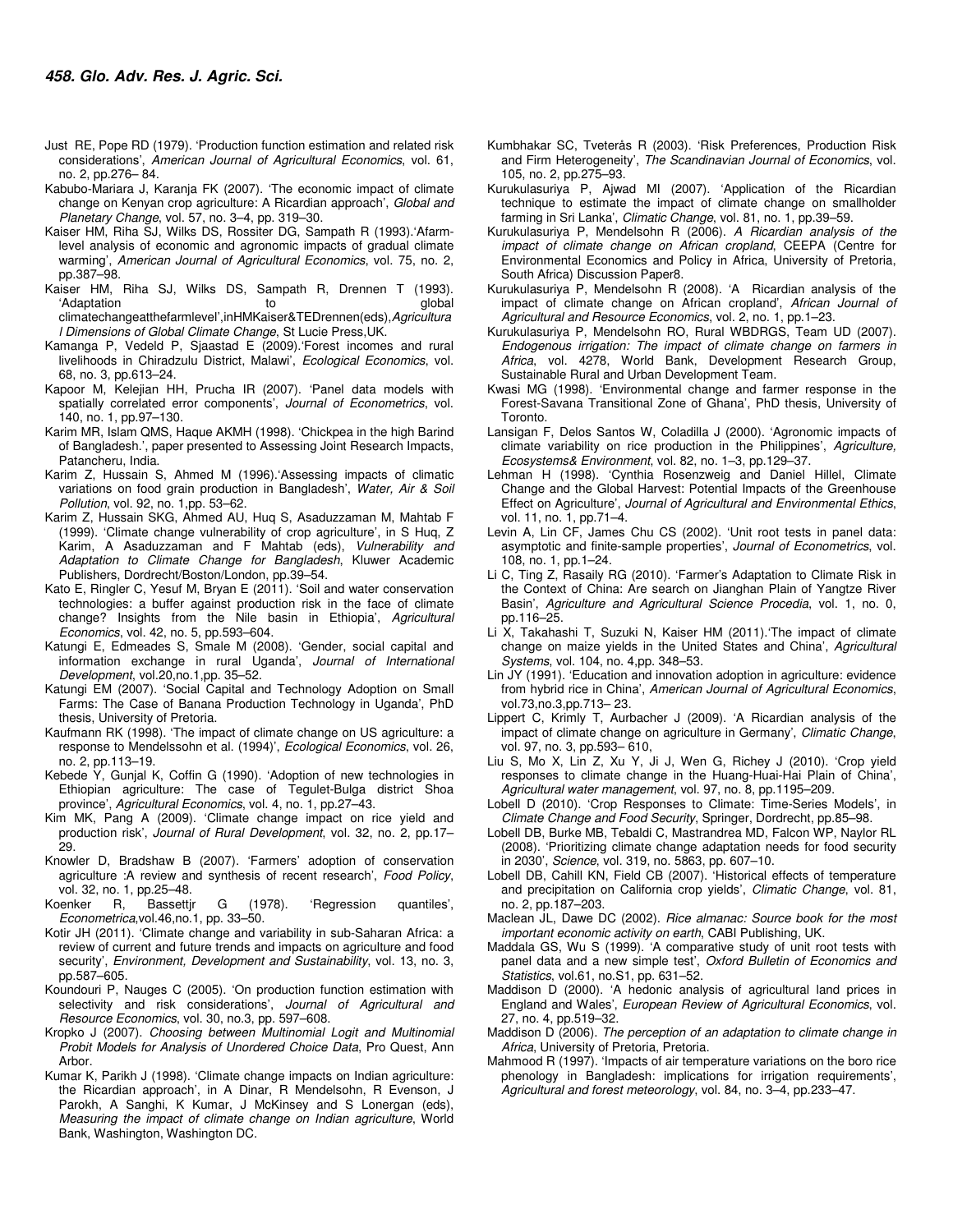- Mahmood R (1998). 'Air temperature variations and rice productivity in Bangladesh: a comparative study of the performance of the YIELD and the CERES-Ricemodels', Ecological modelling, vol. 106, no. 2, pp.201–12.
- Mahmood R, Legates DR, Meo M (2004). 'The role of soil water availability in potential rain fed rice productivity in Bangladesh: applications of the CERES-Rice model', Applied Geography, vol. 24, no. 2, pp.139–59.
- Makadho J (1996). 'Irrigation timeliness indicators and application in small holder irrigation systems in Zimbabwe', Irrigation and Drainage Systems, vol. 10, no. 4,pp. 367–76.
- McCarl BA, Villavicencio X, Wu X (2008).'Climate Change and Future Analysis: Is Stationarity Dying?', American Journal of Agricultural Economics, vol. 90, no. 5,pp. 1241–7.
- Mearns LO, Rosenzweig C, Goldberg R (1997). 'Mean and variance change in climate scenarios: methods, agricultural applications, and measures of uncertainty', Climatic Change, vol. 35, no. 4, pp.367–96.
- Mendelsohn R (2008). 'The impact of climate change on agriculture in developing countries', Journal of Natural Resources Policy Research, vol. 1, no. 1, pp.5–19.
- Mendelsohn R, Arellano-Gonzalez J, Christensen P (2010). 'A Ricardian analysis of Mexican farms', Environment and Development Economics, vol.15,no.2,pp.153– 71.
- Mendelsohn R, Dinar A (2003). 'Climate, water, and agriculture', Land economics, vol. 79, no. 3, pp. 328–41.
- Mendelsohn R, Neumann JE (2004). The impact of climate change on the United States economy, Cambridge University Press, Cambridge, UK.
- Mendelsohn R, Nordhaus W, Shaw D (1999).'The impact of climate variation on US agriculture', in R Mendelsohn and J Neumann (eds), The Impact of Climate Change on the Economy of the United States, Cambridge University Press, Cambridge and New York.
- Mendelsohn R, Nordhaus WD, Shaw D (1994).'The impact of global warming on agriculture: a Ricardian analysis', The American Economic Review, vol. 84, no. 4,pp. 753–71.
- Mendelsohn R, Williams L (2004). 'Comparing forecasts of the global impacts of climate change', Mitigation and Adaptation Strategies for Global Change, vol. 9,no. 4, pp. 315–33.
- Mendelsohn RO, Tiwari DN (2000). Two essays on climate change and agriculture: A developing country perspective, vol. 145, Food and Agriculture Organisation, Rome.
- Mertz O, Halsnæs K, Olesen JE, Rasmussen K (2009). 'Adaptation to climate change in developing countries', Environmental management, vol. 43, no. 5, pp.743–52.
- Mirza MMQ (2002). 'Global warming and changes in the probability of occurrence of floods in Bangladesh and implications', Global Environmental Change, vol. 12, no.2, pp. 127–38.
- Mirza MMQ, Warrick R, Ericksen N (2003). 'The implications of climate change on floods of the Ganges, Brahmaputra and Meghna rivers in Bangladesh', Climatic Change, vol. 57, no. 3, pp.287–318.
- Misselhorn AA (2005). 'What drives food insecurity in southern Africa? Ameta-analysis of household economy studies', Global Environmental Change Part A, vol. 15, no.1, pp. 33–43.
- MOEF (Ministry of Environment and Forest) (2005). National Adaptation Program of Action (NAPA), Ministry of Environment and Forest, Dhaka.
- Molua EL (2002). 'Climate variability, vulnerability and effectiveness of farm-level adaptation options: the challenges and implications for food security in South-western Cameroon', Environment and Development Economics, vol. 7, pp.529–45.
- Molua EL (2009). 'An empirical assessment of the impact of climate changeon smallholder agriculture in Cameroon', Global and Planetary Change, vol. 67, no.3–4, pp. 205–08.
- Muijs D (2010). Doing quantitative research in education with SPSS, Sage Publications Ltd, London.
- Mutton D, Haque CE (2004). 'Human Vulnerability, Dislocation and Resettlement: Adaptation Processes of River‐bank Erosion‐induced Displacees in Bangladesh', *Disasters*, vol. 28, no. 1, pp.41–62.
- Nhemachena C, Hassan R (2007). Micro-Level Analysis of Farmers Adaption to climate change in Southern Africa, International Food Policy Research Institute, Washington, Washington DC.
- Norris PE, Batie SS (1987). 'Virginia farmers' soil conservation decisions: An application of To bit analysis', Southern Journal of Agricultural Economics, vol.19, no. 01.
- Nyangena W (2008). 'Social determinants of soil and water conservation in rural Kenya', Environment, Development and Sustainability, vol. 10, no. 6, pp.745–67.
- Ozkan B, Akcaoz H (2002). 'Impacts of climate factors on yields for selected crops in the Southern Turkey', Mitigation and Adaptation Strategies for Global Change, vol.7, no. 4, pp. 367–80.
- Parry M, Rosenzweig C, Iglesias A, Fischer G, Livermore M (1999). 'Climate change and world food security: a new assessment', Global Environmental Change, vol. 9,pp. 51–67.
- Paul BK (1998). 'Coping mechanisms practiced by drought victims (1994/5) in North Bengal, Bangladesh', Applied Geography, vol. 18, no. 4, pp.355–73.
- Paul SK, Routray JK (2011). 'House hold response to cyclone and induced surge in coastal Bangladesh: coping strategies and explanatory variables', Natural Hazards, vol. 57, no. 2, pp.477-99.
- Peng S, Huang J, Sheehy JE, Laza RC, Visperas RM, Zhong X, Centeno GS, Khush GS, Cassman KG (2004).'Rice yields decline with higher night temperature from global warming', Proceedings of the National Academy of Sciences of the United States of America, vol. 101, no. 27, pp.9971–5.
- Perry C (1998).'A structured approach for presenting theses', Australasian Marketing Journal, vol. 6, no. 1, pp.63–85.
- Phillips DL, Lee JJ, Dodson RF (1996).'Sensitivity of the US corn belt to climate change and elevated CO2: I. Corn and soybean yields', Agricultural Systems, vol.52, no. 4, pp. 481–502.
- Pouliotte J, Smit B, Westerhoff L (2009). 'Adaptation and development: Livelihoods and climate change in Subarnabad, Bangladesh', Climate and Development, vol. 1,no. 1, pp. 31–46.
- Quadir DA (2006). The impact of climate variability on the yield of rain-fed rice of Bangladesh, Dhaka.
- Rahman A, Roytman L, Krakauer NY, Nizamuddin M, Goldberg M (2009).'Use of Vegetation Health Data for Estimation of Aus Rice Yield in Bangladesh', Sensors, vol. 9, no. 4, pp. 2968-75.
- Rahman MM, Ferdousi N, Sato Y, Kusunoki S, Kitoh A (2012). 'Rainfall and temperature scenario for Bangladesh using 20 km mesh AGCM', International Journal of Climate Change Strategies and Management, vol. 4, no. 1, pp.66–80.
- Rahman MS (2000). 'A rainfall simulation model for agricultural development in Bangladesh', Discrete Dynamics in Nature and Society, vol. 5, no. 1, pp.1–7.
- Rashid MH, Islam MS (2007).'Adaptation to climate change for sustainable development of Bangladesh agriculture', Bangladesh Country Paper, APCAEM.
- Rashid, H 1991, Geography of Bangladesh, University Press, Dhaka, Bangladesh.
- Rawlani AK, Sovacool BK (2011). 'Building responsiveness to climate change through community based adaptation in Bangladesh', Mitigation and Adaptation Strategies for Global Change, vol. 16, pp.845–63.
- Reid S, Smit B, Caldwell W, Belliveau S (2007).'Vulnerability and adaptation to climate risks in Ontario agriculture', Mitigation and Adaptation Strategies for Global Change, vol. 12, no. 4, pp.609–37.
- Reidsma P, Ewert F, Lansink AO, Leemans R (2010). 'Adaptation to climate change and climate variability in European agriculture: The importance of farm level responses', European Journal of Agronomy, vol. 32, no. 1, pp.91–102.
- Reidsma P, Ewert F, Oude Lansink A, Leemans R (2009). 'Vulnerability and adaptation of European farmers: a multi-level analysis of yield and income responses to climate variability', Regional Environmental Change, vol. 9, no. 1, pp.25–40.
- Reilly JM, Schimmelpfennig D (1999). 'Agricultural impact assessment, vulnerability, and the scope for adaptation', Climatic Change, vol. 43, no. 4, pp.745–88.
- Reinsborough MJ (2003). 'A Ricardian model of climate change in Canada',Canadian Journal of Economics/Revue canadienne d'économique, vol. 36, no. 1, pp.21–40.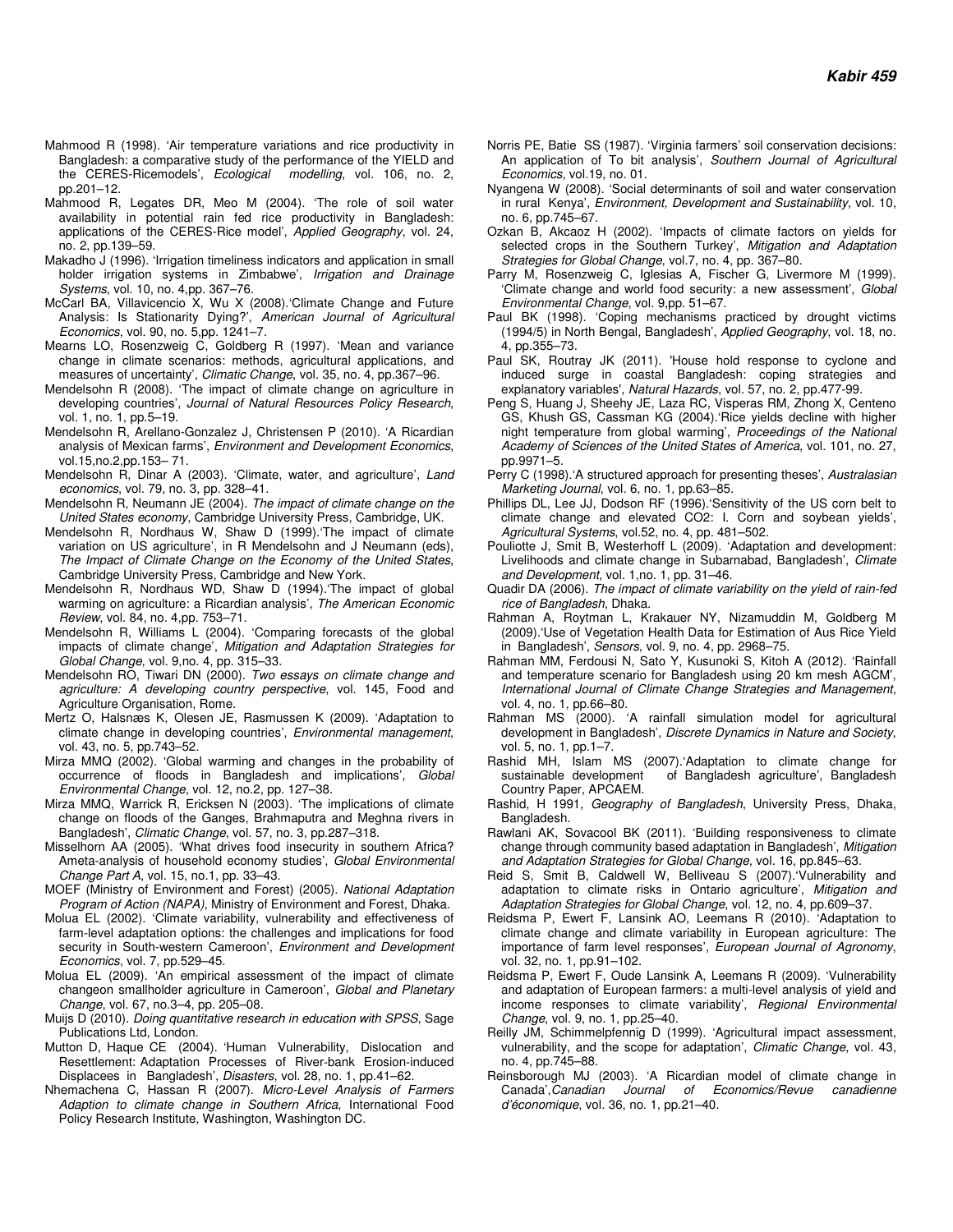- Rejesus RM, Palis FG, Rodriguez DGP, Lampayan RM, Bouman BAM (2011). 'Impact of the alternate wetting and drying (AWD) water-saving irrigation technique: Evidence from rice producers in the Philippines', Food Policy, vol. 36, no. 2, pp.280– 88.
- Ricardo D (1817). On the Principles of Political Economy and Taxation, John Murray, London.
- Ricardo D (1822). On protection to agriculture, John Murray, London.
- Riches C, Harris D, Hardy DEJB (2008). Improving Agricultural Productivity in Rice- Based Systems of the High Barind Tract of Bangladesh, International Rice Research Institute, Metro Manila, **Philinnines**
- Rimi RH, Rahman SH, Karmakar S, Hussain SG (2009). 'Trend Analysis of Climate Change and Investigation on its Probable Impacts on Rice Production at Satkhira, Bangladesh', Pakistan Journal of Meteorology, vol. 6, no. 11, pp.37–50.
- Roncoli C, Ingram K, Kirshen P (2002). 'Reading the rains: Local knowledge and rainfall forecasting in Burkina Faso', Society and Natural Resources, vol. 15, no. 5,pp. 409–27.
- Rosenzweig C (1989).'Global climate change: Predictions and observations', American Journal of Agricultural Economics, vol. 71, no. 5, pp.1265–71.
- Rosenzweig C, Hillel D (2008). Climate variability and the global harvest: impacts of El Niño and other oscillations on agro ecosystems, Oxford University Press, New York.
- Rosenzweig C, Tubiello F (2007). 'Adaptation and mitigation strategies in agriculture: an analysis of potential synergies', Mitigation and Adaptation Strategies for Global Change, vol. 12, no. 5, pp.855–73.
- Rosenzweig, C, Parry ML (1994). 'Potential impact of climate change on world food supply', Nature, vol. 367, no. 6459, pp.133–38.
- Rosenzweig, C, Tubiello, FN, Goldberg, R, Mills, E and Bloomfield, J 2002,'Increasedcrop damage in the US from excess precipitation under climate change', Global Environmental Change, vol. 12, no. 3, pp.197– 202.
- Roudier P, Sultan B, Quirion P, Berg A (2011). 'The impact of future climate change on West African crop yields: What does the recent literature say?', Global Environmental Change, vol. 21, no.3,1073-83.
- Roy M (2009). 'Planning for sustainable urbanisation in fast growing cities: Mitigation and adaptation issues addressed in Dhaka, Bangladesh', Habitat International, vol. 33, no. 3, pp. 276–86.
- Sadoulet E, De Janvry A (1995). Quantitative development policy analysis, John Hopkins University Press, Baltimore.
- Saha A, Havenner A, Talpaz H (1997).'Stochastic production function estimation: small sample properties of ML versus FGLS', Applied Economics, vol.29,no.4,pp. 459–69.
- Salauddin M, Ashikuzzaman M (2012). 'Nature and extent of population displacement due to climate change triggered disasters in southwestern coastal region of Bangladesh', International Journal of Climate Change Strategies and Management, vol. 4, no. 1, pp. 54–65.
- Sanghi A, Mendelsohn R (2008). 'The impacts of global warming on farmers inBrazil and India', Global Environmental Change, vol. 18, no. 4, pp.655–65.
- Schlenker W, Hanemann WM, Fisher AC (2005).'Will US agriculture really benefit from global warming? Accounting for irrigation in the hedonic approach', The American Economic Review, vol. 95, no. 1, pp.395– 406.
- Schlenker W, Roberts MJ (2008). Estimating the impact of climate change on crop yields: The importance of nonlinear temperature effects, National Bureau of Economic Research, USA.
- Schmidhuber J, Tubiello FN (2007). 'Global food security under climate change', Proceedings of the National Academy of Sciences, vol. 104, no. 50, pp.19703–08
- Selvaraju R, Subbiah A, Baas S, Juergens I (2006). 'Livelihood adaptation to climate variability and change in drought-prone areas of Bangladesh', Case Study no. 5,Food and Agriculture Organization, Rome.
- Semykina A, Wooldridge JM (2010). 'Estimating panel data models in the presence of endogeneity and selection', Journal of Econometrics, vol. 157, no. 2, pp.375–80.
- Seo, N, Mendelsohn R (2007). A Ricardian analysis of the impact of climate changeon Latin American farms, World Bank Policy Research Series Working Paper4163, Washington DC,USA.
- Seo, SN, Mendelsohn R (2008). 'An analysis of crop choice: Adapting to climate change in South American farms', Ecological Economics, vol. 67, no. 1, pp.109–16.
- Shahid S, Behrawan H (2008). 'Drought risk assessment in the western part of Bangladesh', Natural Hazards, vol. 46, no. 3, pp.391–413.
- Shiferaw B, Holden ST (1998). 'Resource degradation and adoption of land conservation technologies in the Ethiopian Highlands: A case study in Andit Tid, North Shewa', Agricultural Economics, vol. 18, no. 3, pp.233–47.
- Shimono H, Kanno H, Sawano S (2010). 'Can the cropping schedule of rice be adapted to changing climate? A case study in cool areas of northern Japan', Field Crops Research, vol. 118, no. 2, pp.126–34.
- Siddique A (1976). Bangladesh District Gazetteers, Rajshahi, Bangladesh Government Press, Dhaka.
- Singh K (2007). Quantitative social research methods, Sage Publications<br>Ltd. New Delhi. Smit. B and Wandel. Smit, B and Wandel, J2006, 'Adaptation, adaptivecapacityandvulnerability', Global Environmental Change, vol. 16, no. 3, pp.282–92.
- Smit B, Burton I, Klein RJT, Street R (1999). 'The science of adaptation: a framework for assessment', Mitigation and Adaptation Strategies for Global Change, vol. 4, no. 3, pp. 199–213.
- Smith B, Burton I, Klein RJT, Wandel J (2000). 'An anatomy of adaptation to climate change and variability', Climatic Change, vol. 45, no. 1, pp.223–51.
- Stern N (2006). 'What is the economics of climate change?', World Economics, vol. 7,no. 2, pp. 1–10.
- Stern NH (2007). The economics of climate change: the Stern review, Cambridge University Press, Cambridge and NewYork.
- Tan G, Shibasaki R (2003).'Global estimation of crop productivity and the impacts of global warming by GIS and EPIC integration', Ecological modelling, vol. 168, no.3, pp. 357–70.
- Teixeira EI, Fischer G, van Velthuizen H, Walter C, Ewert F (2011). 'Global hot-spots of heat stress on agricultural crops due to climate change', Agricultural and Forest Meteorology, doi:10.1016/j.agrformet.2011.09.002.
- Tenge A, De Graaff J, Hella J (2004). 'Social and economic factors affecting the adoption of soil and water conservation in West Usambara highlands, Tanzania', Land Degradation and Development, vol. 15, no. 2, pp.99–114.
- Timofeev A, Sterin A (2010). 'Using the quantile regression method to analyze changes in climate characteristics', Russian Meteorology and Hydrology,vol.35,no.5,pp. 310–19.
- Tirado M, Clarke R, Jaykus L, McQuatters-Gollop A, Frank J (2010). 'Climate change and food safety: A review', Food Research International, vol. 43, no. 7, pp.1745–65.
- Toit AS, Prinsloo M (2001).'ElNiño-southern oscillation effects on maize production in South Africa: a preliminary methodology study', ASA Special Publication, vol.63, pp. 77–86.
- Tol RSJ (2009).'The economic effects of climate change', The Journal of Economic Perspectives, vol. 23, no. 2, pp.29–51.
- Tse YK (1987). 'A diagnostic test for the multinomial logi tmodel', Journal of Business and Economic Statistics, vol. 5, no. 2, pp.283–86.
- Tubiello FN, Rosenzweig C (2008). 'Developing climate change impact metrics for agriculture', Integrated Assessment, vol. 8, no. 1, pp.165-84.
- Tveterås R (2000). 'Flexible panel data models for risky production technologies with an application to salmon aquaculture', Econometric Review, vol. 19, no. 3, pp.367–89.
- Tveterås R, Eggert H (2001). 'Stochastic Production and Heterogeneous Risk Preferences: Commercial Fishers Gear Choices', Working Papers in Economics, no. 54, Department of Economics, Goteborg University, Sweden.